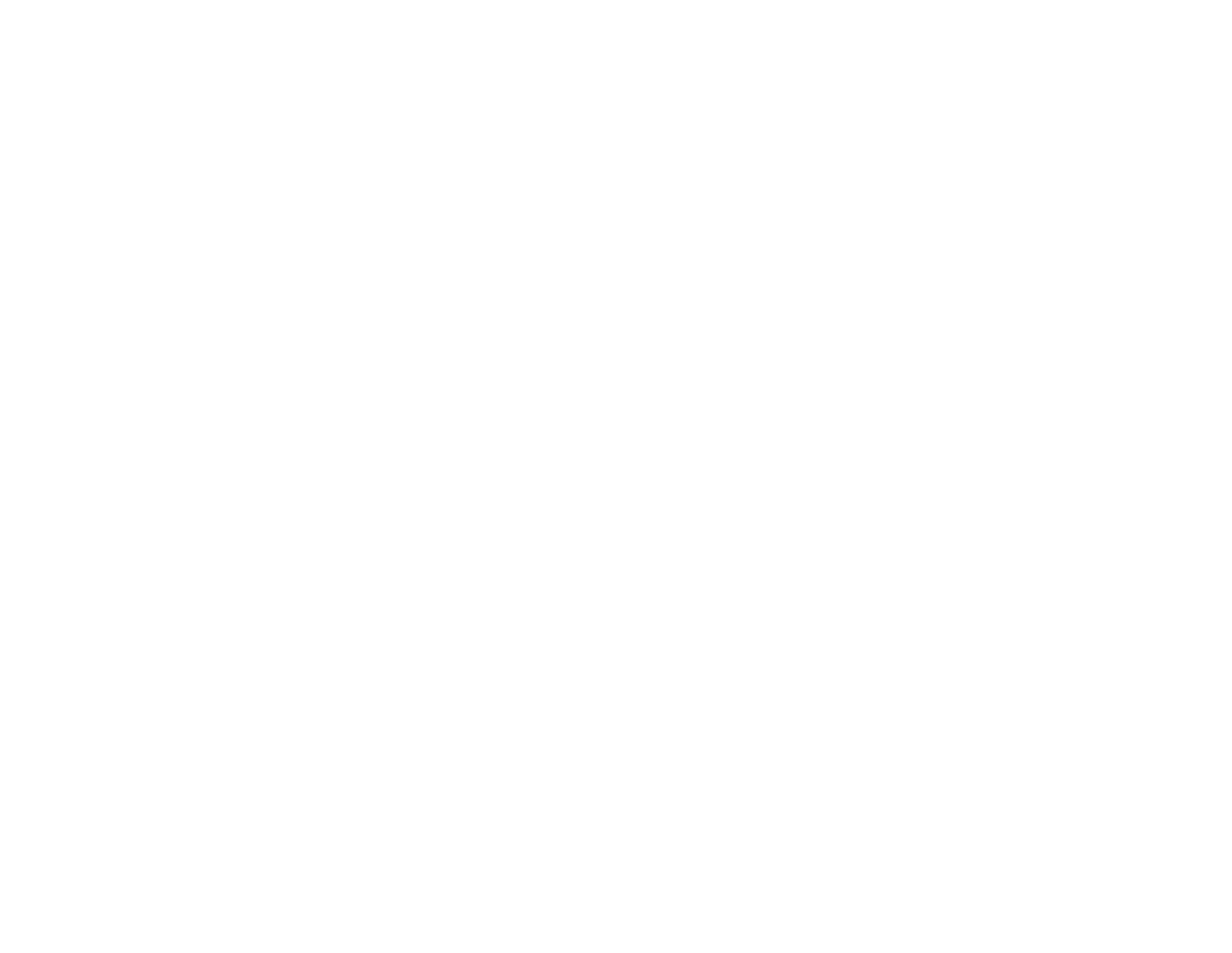### **Table of Contents**

### Section I: Executive Summary **Page 5** and the section I: Executive Summary Percent of Your Students Ready for College-Level Coursework Five Year Trends—Percent of Students Who Met College Readiness Benchmarks Five Year Trends—Average ACT Scores Five Year Trends—Average ACT Scores by Level of Preparation Five Year Trends—Percent and Average Composite Score by Race/Ethnicity Percent of Students in College Readiness Standards Score Ranges Average ACT College Reportable Scores by Test Session Duration Percent of Students Who Met College Readiness Benchmark Scores by Test Session Duration Section II: Academic Achievement **Page 11** Page 11 ACT Score Distributions, Cumulative Percentages, Averages, and Quartile Values Average ACT Composite Scores for Race/Ethnicity by Level of Preparation Average ACT Scores by Race/Ethnicity Percent of Students in College Readiness Standards Score Ranges Average ACT Scores by Gender Percent of Students Who Met College Readiness Benchmark Scores by Gender College Readiness Benchmark Percent and Average ACT Scores by Overall High School Curriculum College Readiness Benchmark Percent and Average ACT Scores by Content-Specific Curriculum Section III: College Readiness & Impact of Course Rigor Page 17 Percent of Students Who Met ACT College Readiness Benchmark Scores by Race/Ethnicity Average ACT Scores and Average ACT Score Changes by Common Course Patterns College Readiness Percents by Common Course Patterns Section IV: Career and Educational Aspirations **Page 25** Page 25 Distribution of Planned Educational Majors for All Students by College Plans Average ACT Composite Scores for Racial/Ethnic Groups by Post-Secondary Educational Aspirations Students' Score Report Preferences at Time of Testing Section V: Optional Writing Test Results **Page 29** Page 29 Average ACT English and Writing Scores by Race/Ethnicity and Gender for students who took ACT Writing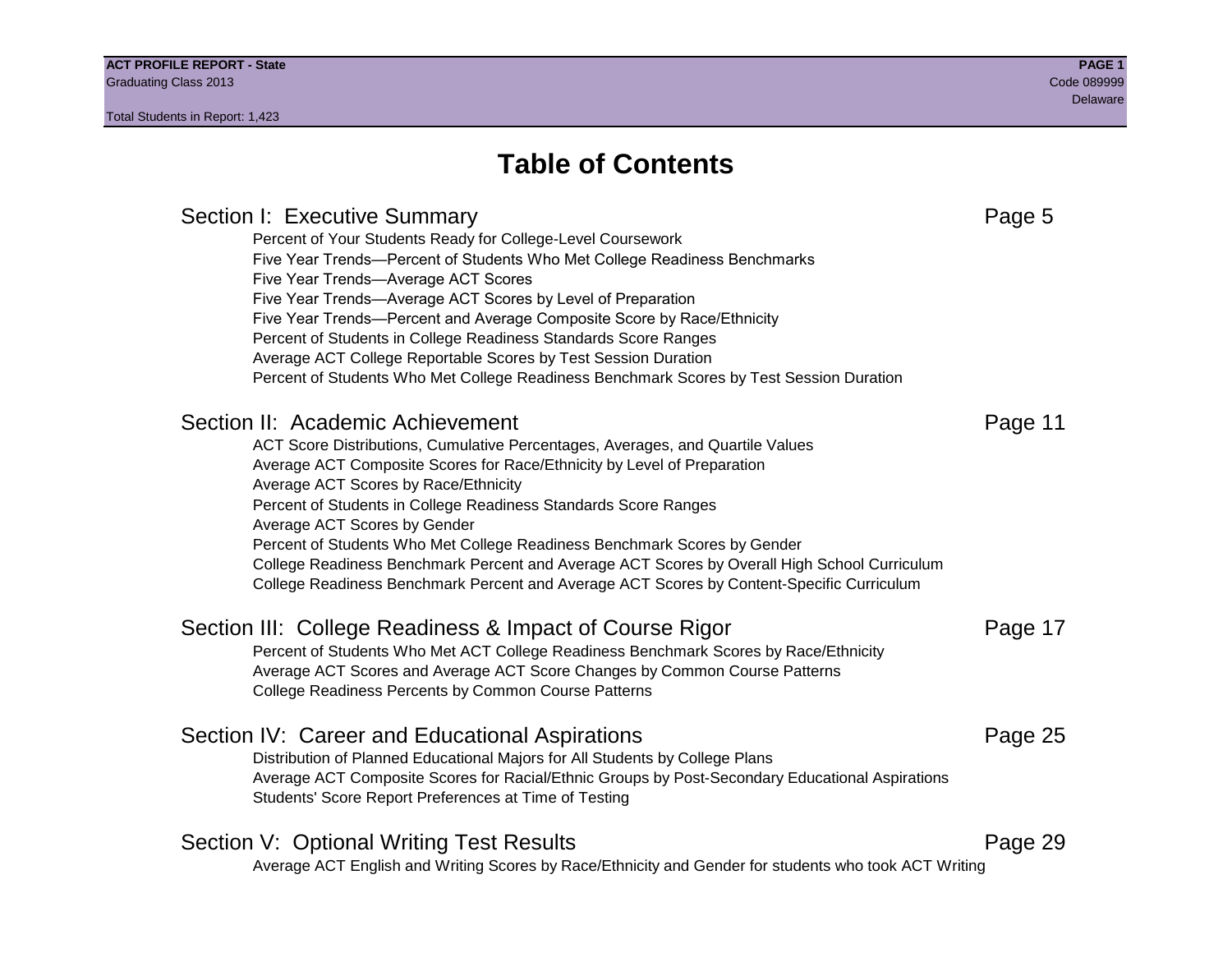Total Students in Report: 1,423

This report provides information about the performance of your 2013 graduating seniors who took the ACT as sophomores, juniors, or seniors; and self-reported at the time of testing that they were scheduled to graduate in 2013. Beginning with the Graduating Class of 2013, all students whose scores are college reportable, both standard and extended time tests, are now included in the report.

This report focuses on:

**Performance** - student test performance in the context of college readiness

**Access** - number of your graduates exposed to college entrance testing and the percent of race/ethnicity participation

**Course Selection** - percent of students pursuing a core curriculum

**Course Rigor** - impact of rigorous coursework on achievement

**College Readiness** - percent of students meeting ACT College Readiness Benchmark Scores in each content area

**Awareness** - extent to which student aspirations match performance

**Articulation** - colleges and universities to which your students send test results

Each year, test data for a school, district, and the state represents a different cohort of students. ACT encourages educators to focus on trends (3, 5, 10 years), not year-to-year changes. Such changes can represent normal – even expected – fluctuations. On the other hand, trend lines offer more insight into what is happening in a school, district, or the state.

Furthermore, ACT encourages educators to measure student performance in the context of college readiness measures. The focus should be on the number and percentage of students who met or exceeded ACT's College Readiness Benchmark Scores, a measure that is much more meaningful and understandable than an average composite score for a group of students.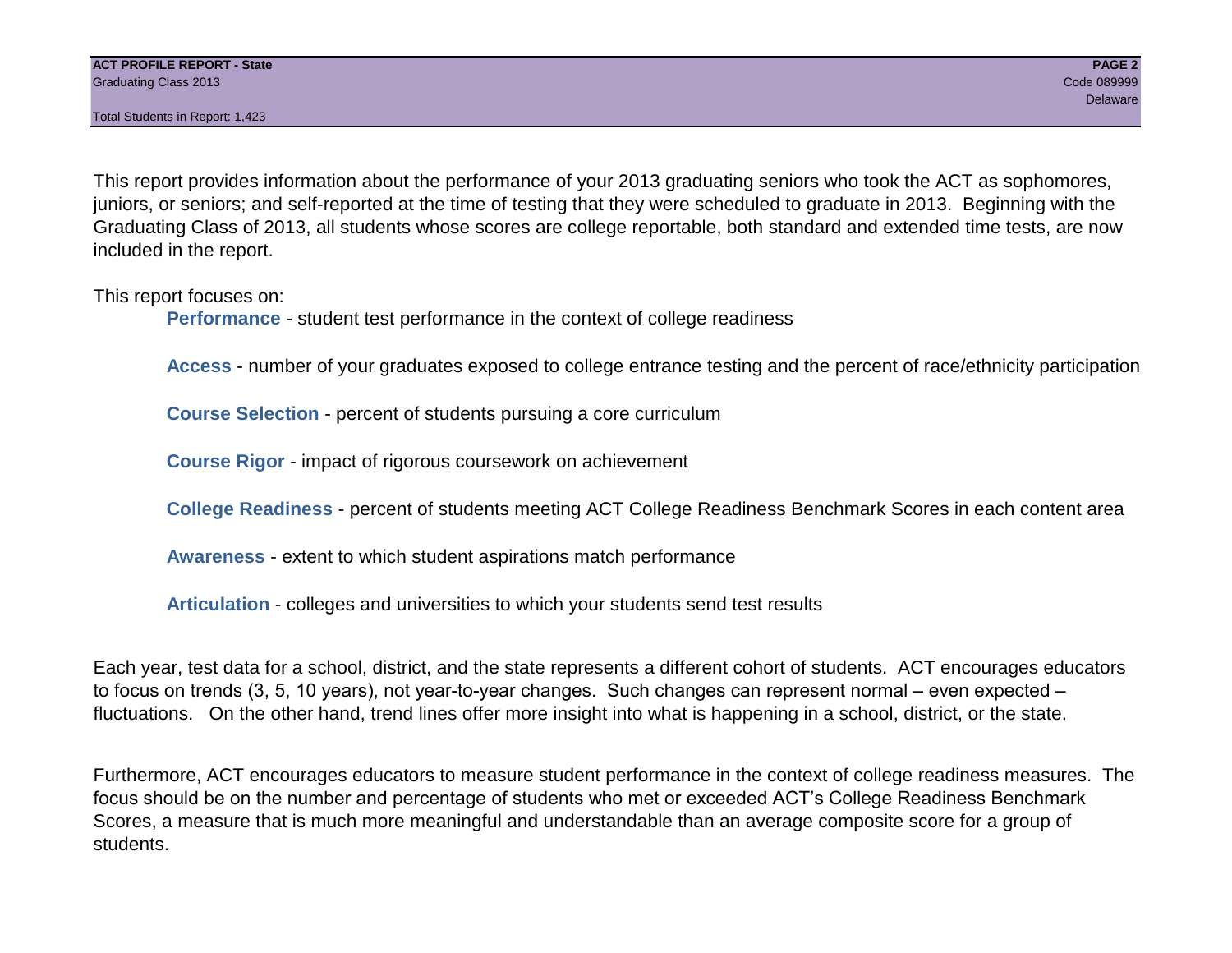Total Students in Report: 1,423

#### **The ACT is a curriculum-based measure of college readiness. ACT components include:**

Tests of academic achievement in English, math, reading, science, and writing (optional) High school grade and course information Student Profile Section Career Interest Inventory

#### **The ACT:**

Every few years, ACT conducts the **ACT National Curriculum Survey** to ensure its curriculum-based assessment tools accurately measure the skills high school teachers teach and instructors of entry-level college courses expect. The ACT is the only college readiness test designed to reflect the results of such a survey.

ACT's **College Readiness Standards** are sets of statements intended to help students, parents and educators understand the meaning of test scores. The standards relate test scores to the types of skills needed for success in high school and beyond. They serve as a direct link between what students have learned and what they are ready to do next. The ACT is the only college readiness test for which scores can be tied directly to standards. *Connecting College Readiness Standards to the Classroom* interpretive guides can be found at www.act.org/standard/infoserv.html.

Only the ACT reports **College Readiness Benchmark Scores** – A benchmark score is the minimum score needed on an ACT subject-area test to indicate a 50% chance of obtaining a B or higher or about a 75% chance of obtaining a C or higher in the corresponding credit-bearing college courses, which include English Composition, Algebra, Social Science and Biology. These scores were empirically derived based on the actual performance of students in college. The College Readiness Benchmark Scores, updated for 2013, are:

| College Course/Course Area | <b>ACT Test</b> | <b>Benchmark Score</b> |
|----------------------------|-----------------|------------------------|
| <b>English Composition</b> | English         | 18                     |
| Algebra                    | Mathematics     | 22                     |
| <b>Social Sciences</b>     | Reading         | 22                     |
| Biology                    | Science         | 23                     |

For more information, go to www.act.org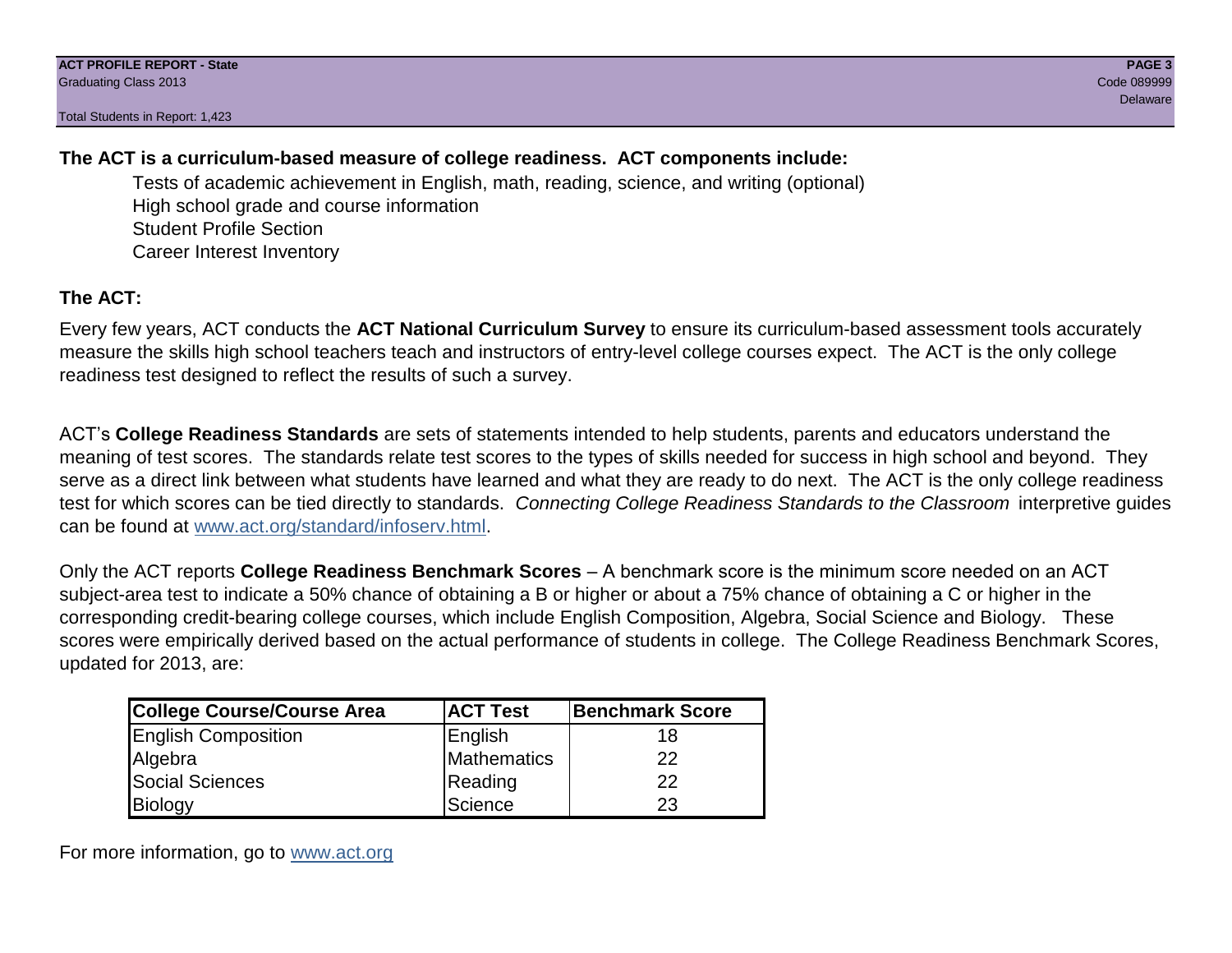#### **How to Improve Scores and Increase College Readiness**

40% of your students met all four ACT College Readiness Benchmark Scores (Table 1.1). To improve students' scores and increase the percentage of students identified as college ready, ACT suggests:

PROVIDING ACCESS FOR ALL STUDENTS TO TAKE THE ACT: 1,423 of your students are included in this report (the 'cohort'). Increasing access insures that more students have the opportunity to consider college and allows the reader to use this report to evaluate how well courses and instructional programs are preparing students for college and work.

MAKING CORE CURRICULUM A PRIORITY: Emphasize the need for all students to develop college and work ready skills, regardless of postsecondary aspirations. 78% of the students in the cohort reported taking courses that would be considered 'Core or More' (Table 1.4).

MAKING SURE STUDENTS ARE TAKING THE RIGHT KINDS OF COURSES: Table 3.2 reports 3% of the cohort took less than three years of math courses. Of these students, 28% were college ready. 4% of the cohort reported taking a course sequence of Algebra I, Algebra II, and Geometry. 11% of these students were college ready. In comparison, 62% of the students who took 3 or more years of math beyond Algebra I, Algebra II, and Geometry were college ready. Getting more students ready for Algebra prior to 9th grade will increase the chances that students will be prepared for and take advanced-level math courses.

Similarly, Table 3.2 reports 4% of the cohort took less than three years of natural science courses. 16% of these students were college ready. In comparison, 50% of students who took at least three years of science coursework were college ready.

EVALUATING RIGOR OF COURSES: Table 2.6 reports the percentage of students falling in each of the ACT College Readiness Standards score ranges. For example, approximately 33% of the cohort fall into the lowest three Mathematics score ranges. To increase these students' achievement, identify the standards they should focus on next by accessing ACT's College Readiness Standards at www.act.org/standard.

PLAN GUIDANCE ACTIVITIES BASED ON STUDENTS' CAREER AND COLLEGE ASPIRATIONS: Data in Tables 4.1 and 4.2 enable the reader to determine if aspirations are consistent with academic performance and whether among students with similar aspirations, academic performance is consistent across racial/ethnic groups.

For more information on interpreting data in this report, or to learn how ACT can help your students improve their readiness for college and the workplace, contact ACT Customer Service at 319-337-1309 or customerservices@act.org.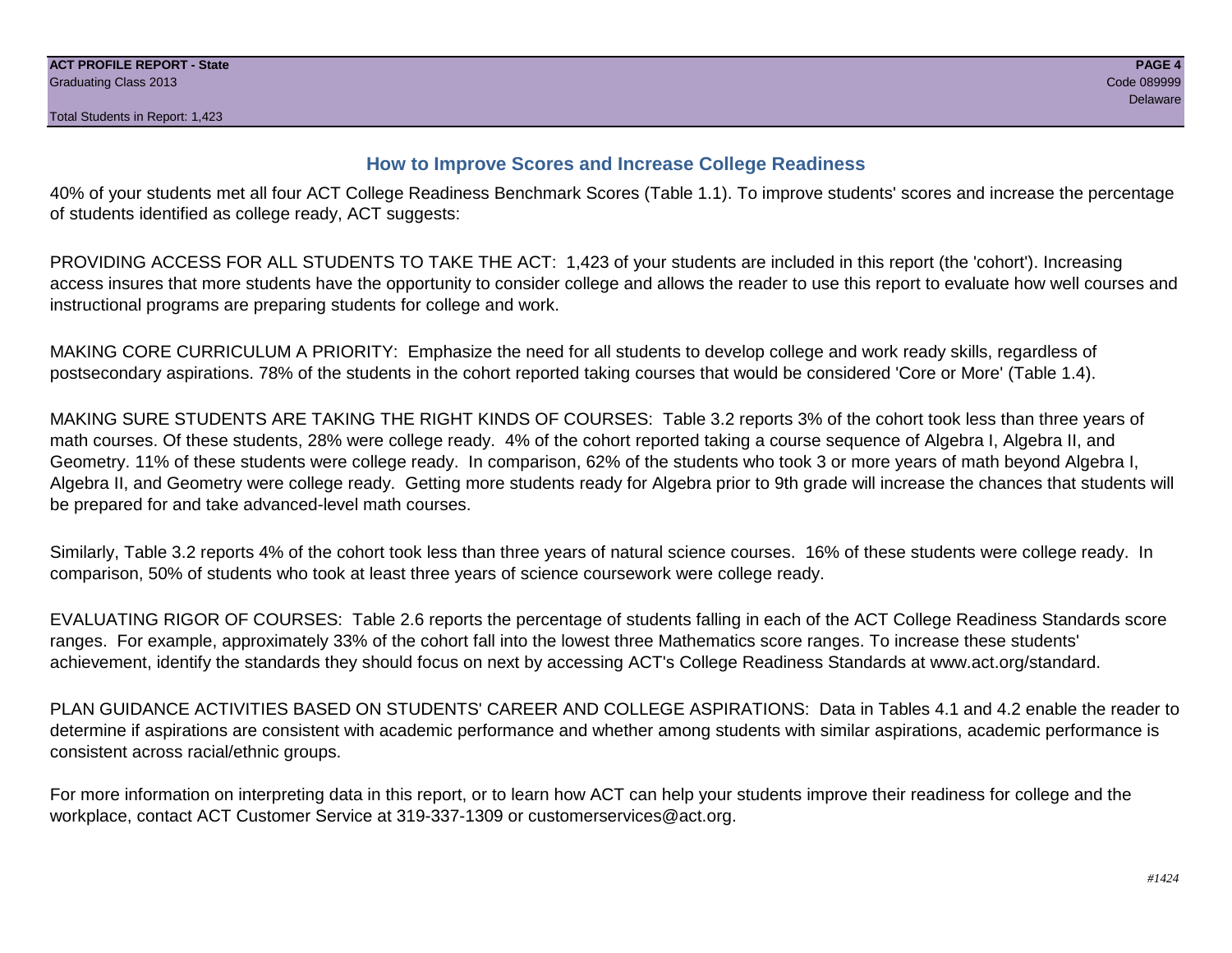**ACT PROFILE REPORT - State: SECTION I, EXECUTIVE SUMMARY PAGE 5** Graduating Class 2013 Code 089999

Total Students in Report: 1,423

### Section I Executive Summary

Beginning with the Graduating Class of 2013, all students whose scores are college reportable, both standard and extended time tests, are now included. Also beginning with the 2013 Graduating Class data, College Readiness Benchmarks for Reading and Science were updated to reflect the most recent college coursework research.

> To find the results of only standard time or extended time test takers, refer to Tables 1.7 and 1.8 on page 10.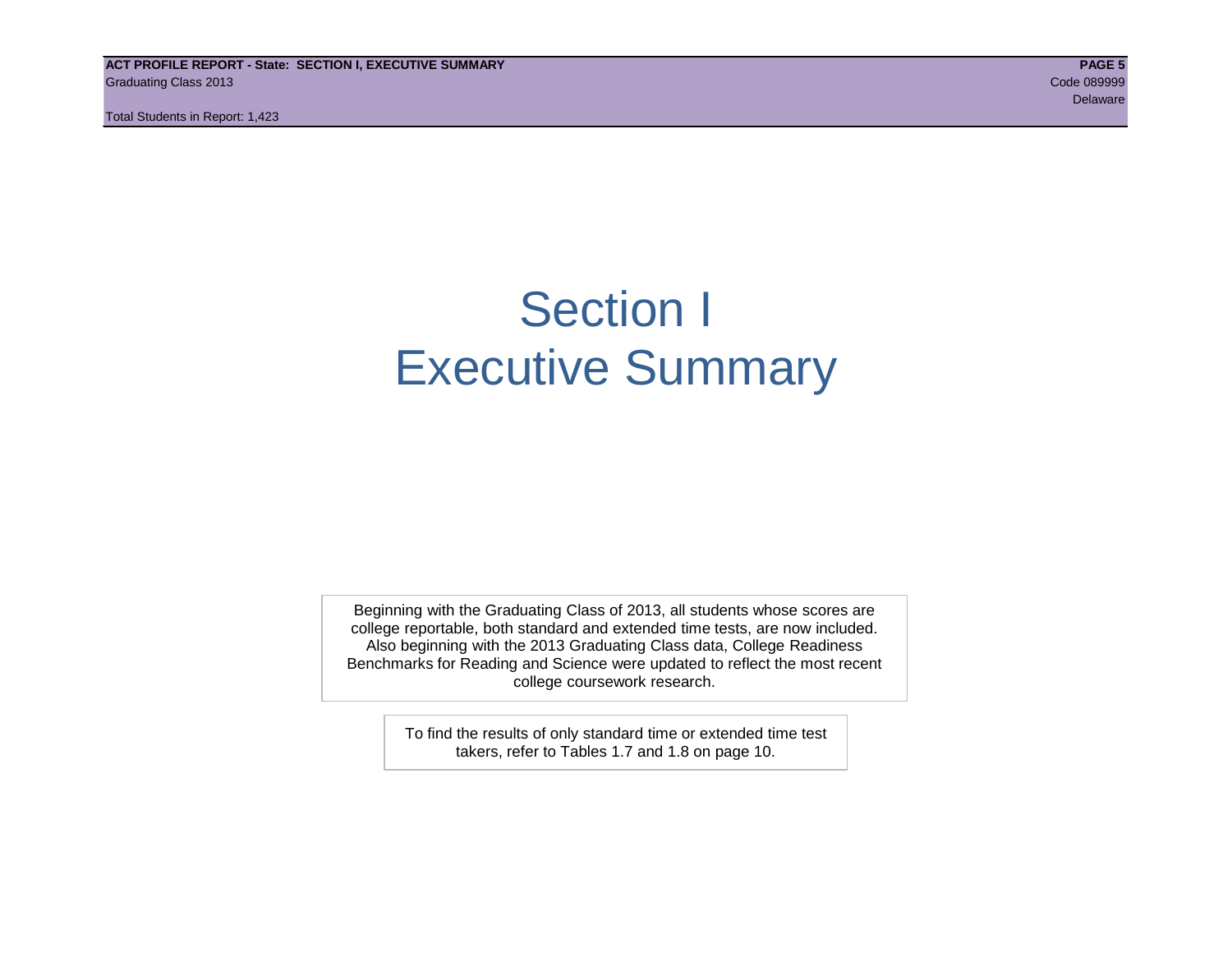#### **ACT PROFILE REPORT - State: SECTION I, EXECUTIVE SUMMARY PAGE 6** Graduating Class 2013 Code 089999

Total Students in Report: 1,423





**A benchmark score is the minimum score needed on an ACT subject-area test to indicate a 50% chance of obtaining a B or higher or about a 75% chance of obtaining a C or higher in the corresponding credit-bearing college course.**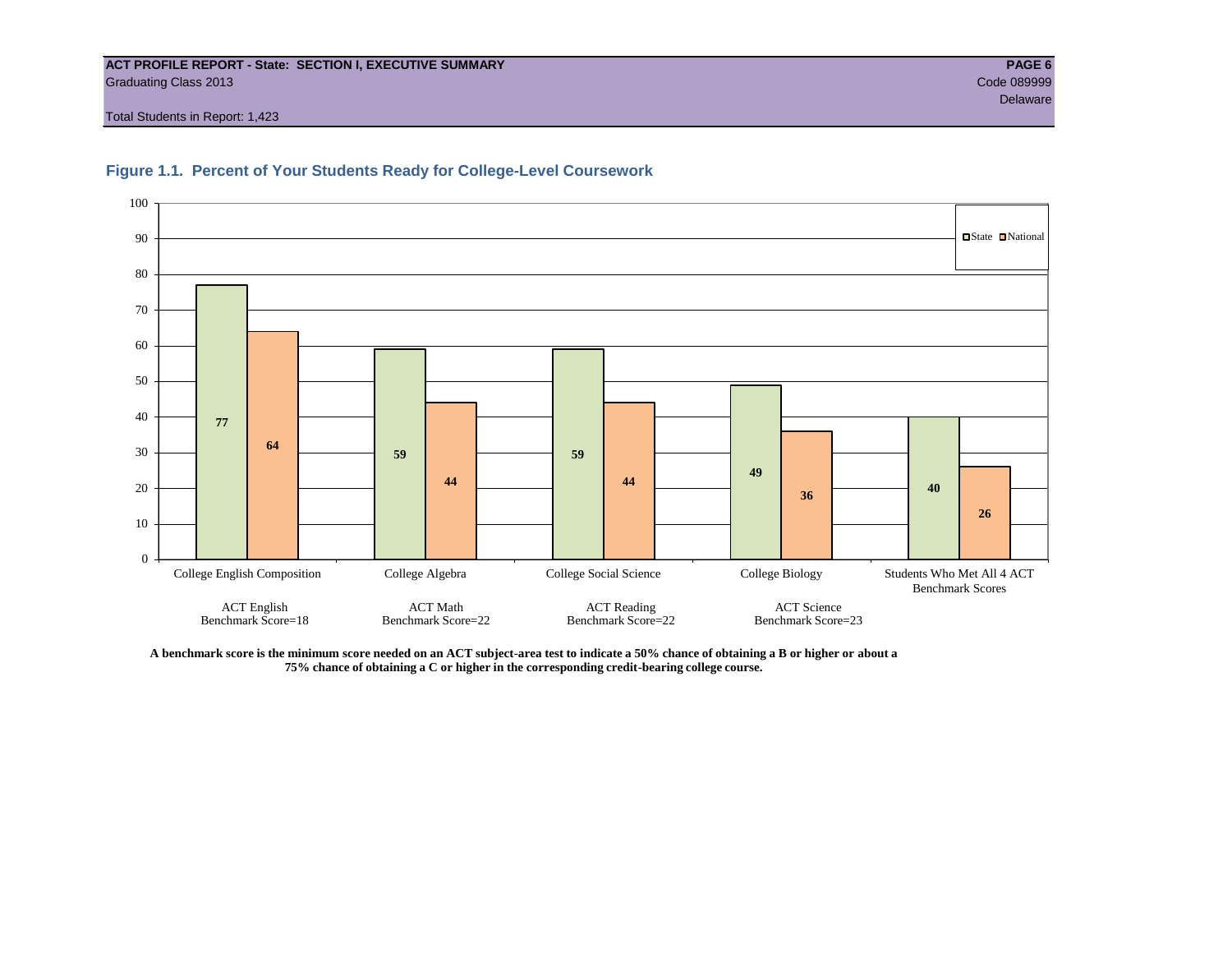#### **ACT PROFILE REPORT - State: SECTION I, EXECUTIVE SUMMARY PAGE 7** Graduating Class 2013 Code 089999

Total Students in Report: 1,423

|      |              | <b>Number of Students</b> |                | <b>Percent Who Met Benchmarks</b> |                    |          |              |                 |                |          |                     |          |  |  |
|------|--------------|---------------------------|----------------|-----------------------------------|--------------------|----------|--------------|-----------------|----------------|----------|---------------------|----------|--|--|
|      |              | <b>Tested</b>             | <b>English</b> |                                   | <b>Mathematics</b> |          | Reading      |                 | <b>Science</b> |          | <b>Met All Four</b> |          |  |  |
| Year | <b>State</b> | <b>National</b>           | State          | National<br>State                 |                    | National | <b>State</b> | <b>National</b> |                | National | <b>State</b>        | National |  |  |
| 2009 | .060         | ,480,469                  | 77             | 67                                | 55                 | 42       | 64           | 53              | 37             | 28       | 31                  | 23       |  |  |
| 2010 | .213         | .568.835                  | 80             | 66                                | 57                 | 43       | 64           | 52              | 40             | 29       | 35                  | 24       |  |  |
| 2011 | .481         | 1,623,112                 | 74             | 66                                | 57                 | 45       | 60           | 52              | 39             | 30       | 34                  | 25       |  |  |
| 2012 | .328         | .666,017                  | 76             | 67                                | 57                 | 46       | 63           | 52              | 39             | 31       | 34                  | 25       |  |  |
| 2013 | ,423         | 1,799,243                 | 77             | 64                                | 59                 | 44       | 59           | 44              | 49             | 36       | 40                  | 26       |  |  |

#### **Table 1.1. Five Year Trends—Percent of Students Who Met College Readiness Benchmarks**

#### **Table 1.2. Five Year Trends—Average ACT Scores**

|      |              | <b>Number of Students</b> |              |                 | <b>Average ACT Scores</b> |                 |                |                 |                |          |                  |          |  |  |
|------|--------------|---------------------------|--------------|-----------------|---------------------------|-----------------|----------------|-----------------|----------------|----------|------------------|----------|--|--|
|      |              | Tested                    |              | <b>English</b>  | <b>Mathematics</b>        |                 | <b>Reading</b> |                 | <b>Science</b> |          | <b>Composite</b> |          |  |  |
| Year | <b>State</b> | National                  | <b>State</b> | <b>National</b> |                           | <b>National</b> | <b>State</b>   | <b>National</b> | <b>State</b>   | National | <b>State</b>     | National |  |  |
| 2009 | 060          | .480,469                  | 22.2         | 20.6            | 22.5                      | 21.0            | 23.1           | 21.4            | 22.0           | 20.9     | 22.6             | 21.1     |  |  |
| 2010 | ,213         | .568.835                  | 22.8         | 20.5            | 22.7                      | 21.0            | 23.4           | 21.3            | 22.5           | 20.9     | 23.0             | 21.0     |  |  |
| 2011 | .481         | ,623,112                  | 22.0         | 20.6            | 22.4                      | 21.1            | 22.7           | 21.3            | 22.0           | 20.9     | 22.4             | 21.1     |  |  |
| 2012 | .328         | .666,017                  | 22.3         | 20.5            | 22.4                      | 21.1            | 23.0           | 21.3            | 22.1           | 20.9     | 22.6             | 21.1     |  |  |
| 2013 | .423         | 1,799,243                 | 22.5         | 20.2            | 22.8                      | 20.9            | 23.4           | 21.1            | 22.4           | 20.7     | 22.9             | 20.9     |  |  |

#### **Table 1.3. Five Year Trends—Average ACT Scores Nationwide**

|      | <b>Number of Students</b> |                |                    | <b>Average ACT Scores</b> |                |                  |
|------|---------------------------|----------------|--------------------|---------------------------|----------------|------------------|
| Year | Tested                    | <b>English</b> | <b>Mathematics</b> | <b>Reading</b>            | <b>Science</b> | <b>Composite</b> |
| 2009 | ,480,469                  | 20.6           | 21.0               | 21.4                      | 20.9           | 21.1             |
| 2010 | ,568,835                  | 20.5           | 21.0               | 21.3                      | 20.9           | 21.0             |
| 2011 | ,623,112                  | 20.6           | 21.1               | 21.3                      | 20.9           | 21.1             |
| 2012 | ,666,017                  | 20.5           | 21.1               | 21.3                      | 20.9           | 21.1             |
| 2013 | 1,799,243                 | 20.2           | 20.9               | 21.1                      | 20.7           | 20.9             |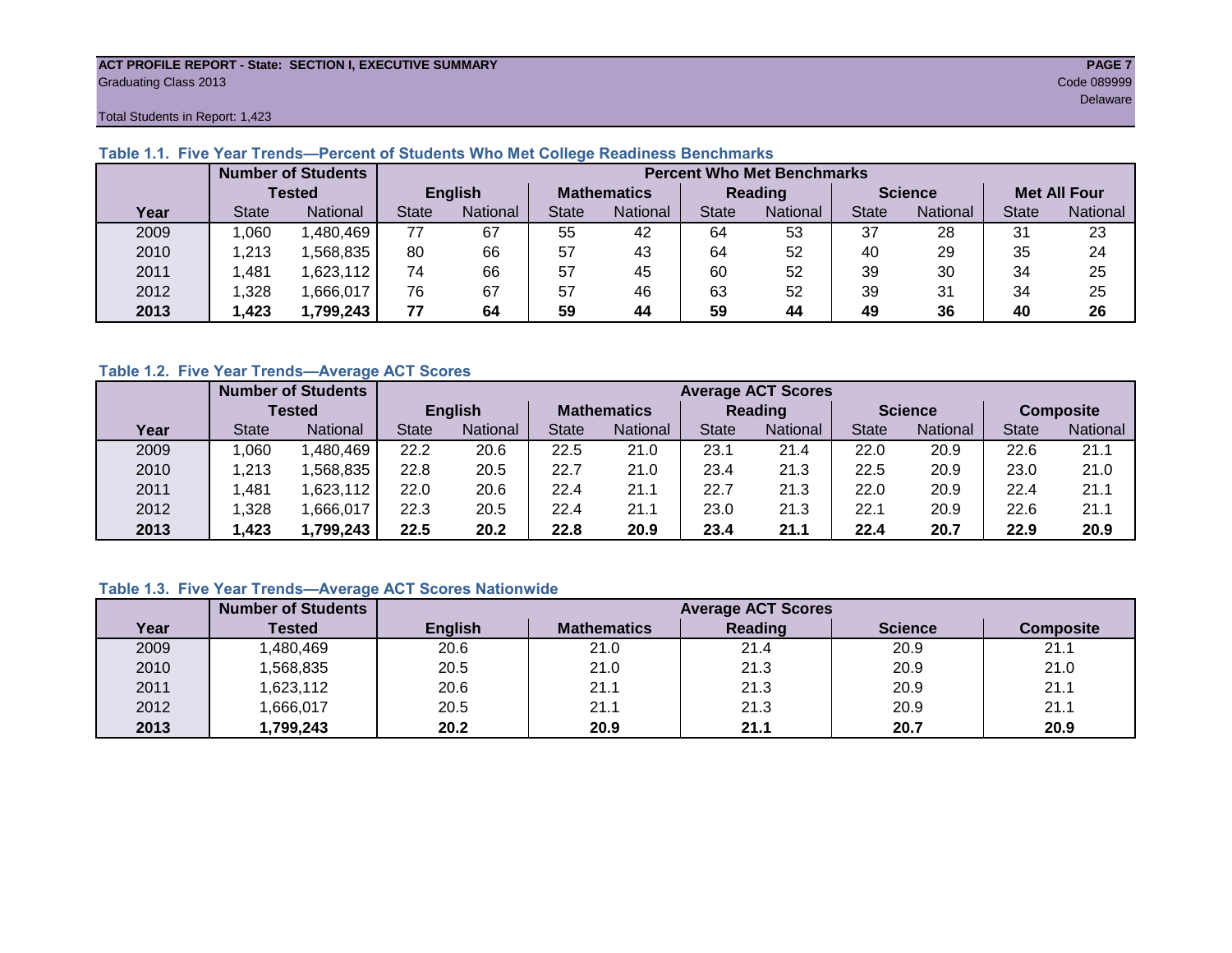#### **ACT PROFILE REPORT - State: SECTION I, EXECUTIVE SUMMARY PAGE 8** Graduating Class 2013 Code 089999

#### Total Students in Report: 1,423

|      |         | <b>Number of Students</b><br>Tested |      | Percent <sup>2</sup> |         | <b>English</b> |         | <b>Mathematics</b> | <b>Reading</b> |           | <b>Science</b> |           | <b>Composite</b> |           |
|------|---------|-------------------------------------|------|----------------------|---------|----------------|---------|--------------------|----------------|-----------|----------------|-----------|------------------|-----------|
|      |         |                                     | Core | Less                 |         |                |         |                    |                |           |                |           |                  |           |
|      | Core or | Less than                           | or   | than                 | Core or | Less than      | Core or | Less than          | Core or        | Less than | Core or        | Less than | Core or          | Less than |
| Year | More    | Core                                | More | Core                 | More    | Core           | More    | Core               | More           | Core      | More           | Core      | More             | Core      |
| 2009 | 852     | 199                                 | 80   | 19                   | 22.3    | 21.8           | 22.6    | 22.0               | 23.1           | 23.0      | 22.7           | 21.6      | 22.7             | 22.2      |
| 2010 | 971     | 235                                 | 80   | 19                   | 22.6    | 23.7           | 22.6    | 23.5               | 23.2           | 24.3      | 22.4           | 23.1      | 22.8             | 23.7      |
| 2011 | 1.172   | 288                                 | 79   | 19                   | 22.1    | 21.7           | 22.5    | 22.2               | 22.8           | 22.2      | 22.1           | 21.7      | 22.5             | 22.1      |
| 2012 | 0.030   | 272                                 | 78   | 20                   | 22.4    | 22.2           | 22.5    | 22.3               | 23.1           | 22.8      | 22.3           | 21.7      | 22.7             | 22.4      |
| 2013 | ,107    | 302                                 | 78   | 21                   | 22.5    | 22.4           | 22.8    | 22.8               | 23.3           | 23.4      | 22.4           | 22.1      | 22.9             | 22.8      |

#### **Table 1.4. Five Year Trends—Average ACT Scores by Level of Preparation**

<sup>1</sup>"Core or More" results correspond to students taking four or more years of English AND three or more years each of math, social studies, and natural science.

 $2$ Percent of all students tested. Numbers will not add up to 100% due to student non-response.

#### **Table 1.5. Five Year Trends—Percent and Average Composite Score by Race/Ethnicity**

|                                        | 2009  |      | 2010 |       | 2011            |      | 2012  |              |      | 2013  |     |      |       |               |      |
|----------------------------------------|-------|------|------|-------|-----------------|------|-------|--------------|------|-------|-----|------|-------|---------------|------|
|                                        |       | $\%$ | Avg  | N     | $\frac{9}{6}$   | Avg  | N     | %            | Avg  | N     | %   | Ava  | N     | $\frac{9}{6}$ | Avg  |
| <b>All Students</b>                    | 1.060 | 100  | 22.6 | 1.213 | 100             | 23.0 | 1,481 | 100          | 22.4 | 1.328 | 100 | 22.6 | 1.423 | 100           | 22.9 |
| <b>Black/African American</b>          | 170   | 16   | 18.5 | 193   | 16              | 18.3 | 252   | 17           | 17.3 | 227   |     | 17.7 | 244   | 17            | 17.5 |
| American Indian/Alaska Native          |       |      | 19.3 | 4     | $\mathbf 0$     | 19.5 | 4     | 0            | 20.3 | 5     |     | 22.4 | 2     | 0             | 24.0 |
| White                                  | 733   | 69   | 23.3 | 836   | 69              | 23.9 | 972   | 66           | 23.5 | 876   | 66  | 23.6 | 914   | 64            | 24.0 |
| Hispanic/Latino                        | 20    |      | 21.9 | 40    | ົ<br>ు          | 22.7 | 59    | 4            | 21.0 | 46    |     | 21.1 | 55    |               | 21.4 |
| Asian                                  | 36    |      | 26.4 | 55    | 5               | 26.6 | 62    | 4            | 27.2 | 65    |     | 25.9 | 86    | -6            | 26.4 |
| Native Hawaiian/Other Pacific Islander |       |      |      | 0     | 0               |      |       | 0            | 20.7 |       |     | 26.0 | 3     | 0             | 18.3 |
| Two or more races                      | 27    |      | 23.  | 30    | $\sqrt{2}$<br>∠ | 22.5 | 58    | 4            | 22.1 | 43    |     | 21.7 | 47    |               | 22.1 |
| Prefer not to respond/No response      | 70    |      | 22.8 | 55    |                 | 23.4 | 67    | <sub>5</sub> | 22.8 | 65    |     | 23.2 | 72    |               | 24.1 |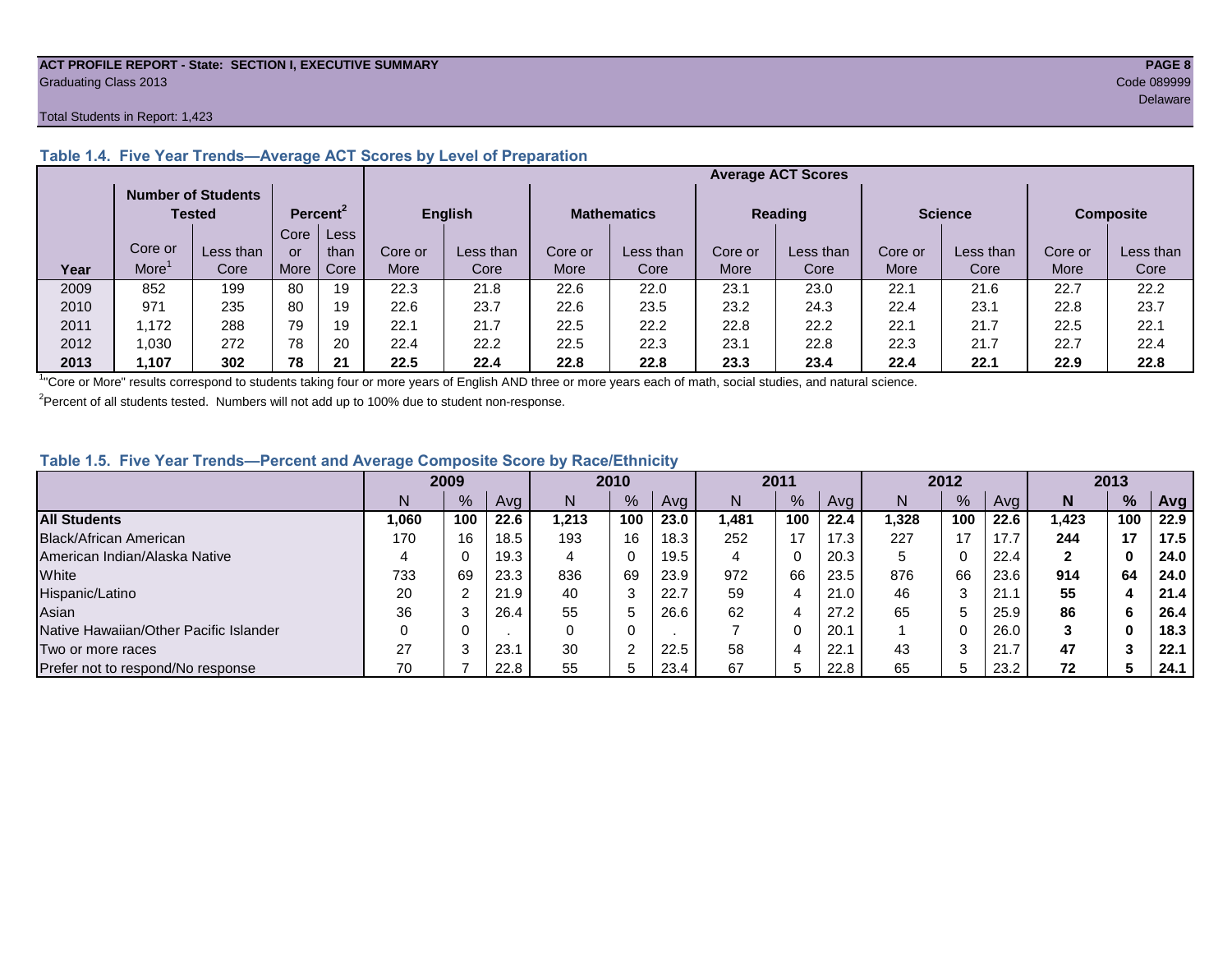#### **ACT PROFILE REPORT - State: SECTION I, EXECUTIVE SUMMARY PAGE 9** Code 089999 Craduating Class 2013

Total Students in Report: 1,423

#### **Table 1.6. Percent of Students in College Readiness Standards Score Ranges**

| <b>CRS</b>                 | <b>English</b>          | <b>Mathematics</b>     | <b>Science</b>       |                     |  |  |
|----------------------------|-------------------------|------------------------|----------------------|---------------------|--|--|
| Range                      | (Benchmark = $18$ )     | (Benchmark = $22$ )    | (Benchmark = $22$ )  | $(Benchmark = 23)$  |  |  |
|                            | 100%                    | 100%                   | 100%                 | 100%                |  |  |
| $1 - 12$                   | 50%<br>13%<br>$8\%$     | 50%<br>$1\%$<br>1%     | 50%<br>$8\%$<br>5%   | 50%<br>7%<br>4%     |  |  |
|                            | $0\%$                   | $0\%$                  | $0\%$                | 0%                  |  |  |
| $13 - 15$                  | 100%                    | 100%                   | 100%                 | 100%                |  |  |
|                            | $50\%$<br>13%<br>$9\%$  | 50%<br>14%<br>$9\%$    | 50%<br>13%<br>$8%$   | 50%<br>10%<br>$6\%$ |  |  |
|                            | $0\%$                   | $0\%$                  | $0\%$                | $0\%$               |  |  |
|                            | 100%                    | 100%                   | 100%                 | 100%                |  |  |
| 16-19                      | 50%<br>18%<br>13%       | 33%<br>50%<br>23%      | 50%<br>21%<br>16%    | 50%<br>23%<br>18%   |  |  |
|                            | $0\%$                   | $0\%$                  | $0\%$                | 0%                  |  |  |
|                            | 100%                    | 100%                   | 100%                 | 100%                |  |  |
| $20 - 23$                  | 50%<br>26%<br>25%       | 50%<br>19%<br>19%      | 50%<br>24%<br>23%    | 30%<br>30%<br>50%   |  |  |
|                            | $0\%$                   | $0\%$                  | $0\%$                | 0%                  |  |  |
|                            | 100%                    | 100%                   | 100%                 | 100%                |  |  |
| 24-27                      | 50%<br>21%<br>16%       | 28%<br>50%<br>21%      | 50%<br>19%<br>15%    | 26%<br>50%<br>20%   |  |  |
|                            | $0\%$                   | $0\%$                  | 0%                   | 0%                  |  |  |
|                            | 100%                    | 100%                   | 100%                 | 100%                |  |  |
| 28-32                      | 50%<br>15%<br>10%       | 50%<br>15%<br>$9\%$    | 50%<br>21%<br>13%    | 50%<br>13%<br>$8\%$ |  |  |
|                            | $0\%$                   | $0\%$                  | $0\%$                | 0%                  |  |  |
|                            | 100%                    | 100%                   | 100%                 | 100%                |  |  |
| 33-36                      | 50%                     | 50%                    | 50%                  | 50%                 |  |  |
|                            | $7\%$<br>$5\%$<br>$0\%$ | $6\%$<br>$3%$<br>$0\%$ | $9\%$<br>5%<br>$0\%$ | 3%<br>2%<br>$0\%$   |  |  |
|                            | 100%<br>77%             | 100%                   | 100%                 | 100%                |  |  |
|                            | 64%                     | 59%                    | 59%                  | 49%                 |  |  |
| % At or Above<br>Benchmark | 50%                     | 44%<br>50%             | 44%<br>50%           | 36%<br>50%          |  |  |
|                            | $0\%$                   | $0\%$                  | $0\%$                | $0\%$               |  |  |
|                            |                         |                        |                      |                     |  |  |
|                            |                         | $=$ State              | $=$ National         |                     |  |  |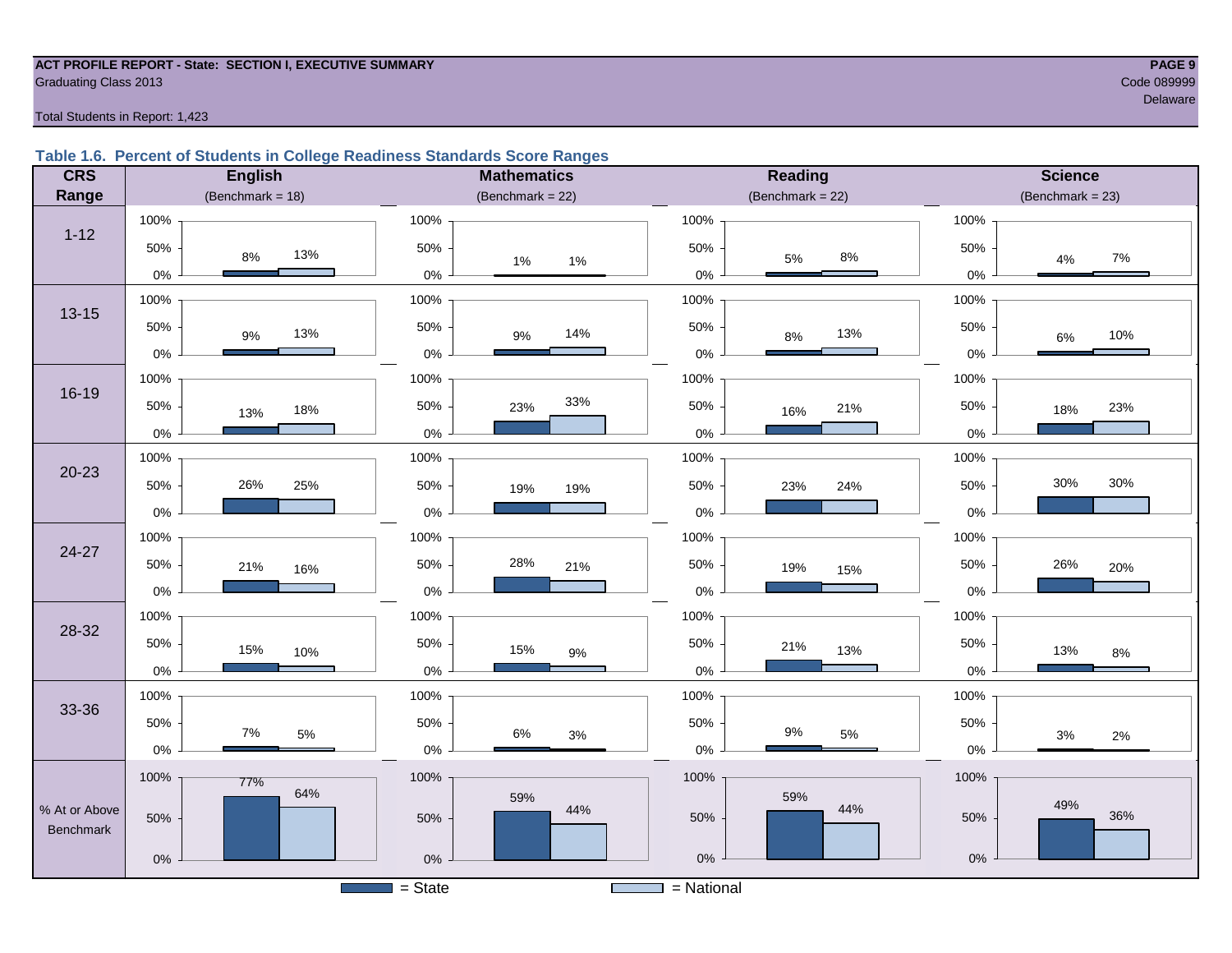#### **ACT PROFILE REPORT- State: SECTION II, ACADEMIC ACHIEVEMENT PAGE 10** Graduating Class 2013 Code 089999

Total Students in Report: 1,423

| <b>Student Group</b> | <b>Test Session</b>  |           |         |         |             | <b>Average ACT Scores</b> |         |           |
|----------------------|----------------------|-----------|---------|---------|-------------|---------------------------|---------|-----------|
|                      | <b>Duration</b>      | N         | Percent | English | Mathematics | Reading                   | Science | Composite |
|                      | Standard Time        | 1,383     | 97      | 22.5    | 22.8        | 23.3                      | 22.3    | 22.9      |
| <b>State</b>         | <b>Extended Time</b> | 40        | 3       | 22.0    | 24.1        | 24.9                      | 24.6    | 24.0      |
|                      | Total                | 1,423     | 100     | 22.5    | 22.8        | 23.4                      | 22.4    | 22.9      |
|                      | <b>Standard Time</b> | 1,727,041 | 96      | 20.4    | 21.0        | 21.3                      | 20.9    | 21.0      |
| <b>National</b>      | <b>Extended Time</b> | 72,202    | 4       | 15.9    | 17.7        | 18.1                      | 17.9    | 17.5      |
|                      | Total                | ,799,243  | 100     | 20.2    | 20.9        | 21.1                      | 20.7    | 20.9      |

#### **Table 1.7. Average ACT College Reportable Scores by Test Session Duration**

#### **Table 1.8. Percent of Students Who Met College Readiness Benchmark Scores by Test Session Duration**

| <b>Student Group</b> | <b>Test Session</b>  |         |             | <b>Percent of Students</b> | Met     |          |
|----------------------|----------------------|---------|-------------|----------------------------|---------|----------|
|                      | <b>Duration</b>      | English | Mathematics | Reading                    | Science | All Four |
|                      | Standard Time        | 77      | 59          | 58                         | 49      | 39       |
| <b>State</b>         | <b>Extended Time</b> | 75      | 68          | 65                         | 65      | 55       |
|                      | Total                | 77      | 59          | 59                         | 49      | 40       |
|                      | <b>Standard Time</b> | 65      | 45          | 45                         | 37      | 27       |
| <b>National</b>      | <b>Extended Time</b> | 35      | 20          | 28                         | 20      | 13       |
|                      | Total                | 64      | 44          | 44                         | 36      | 26       |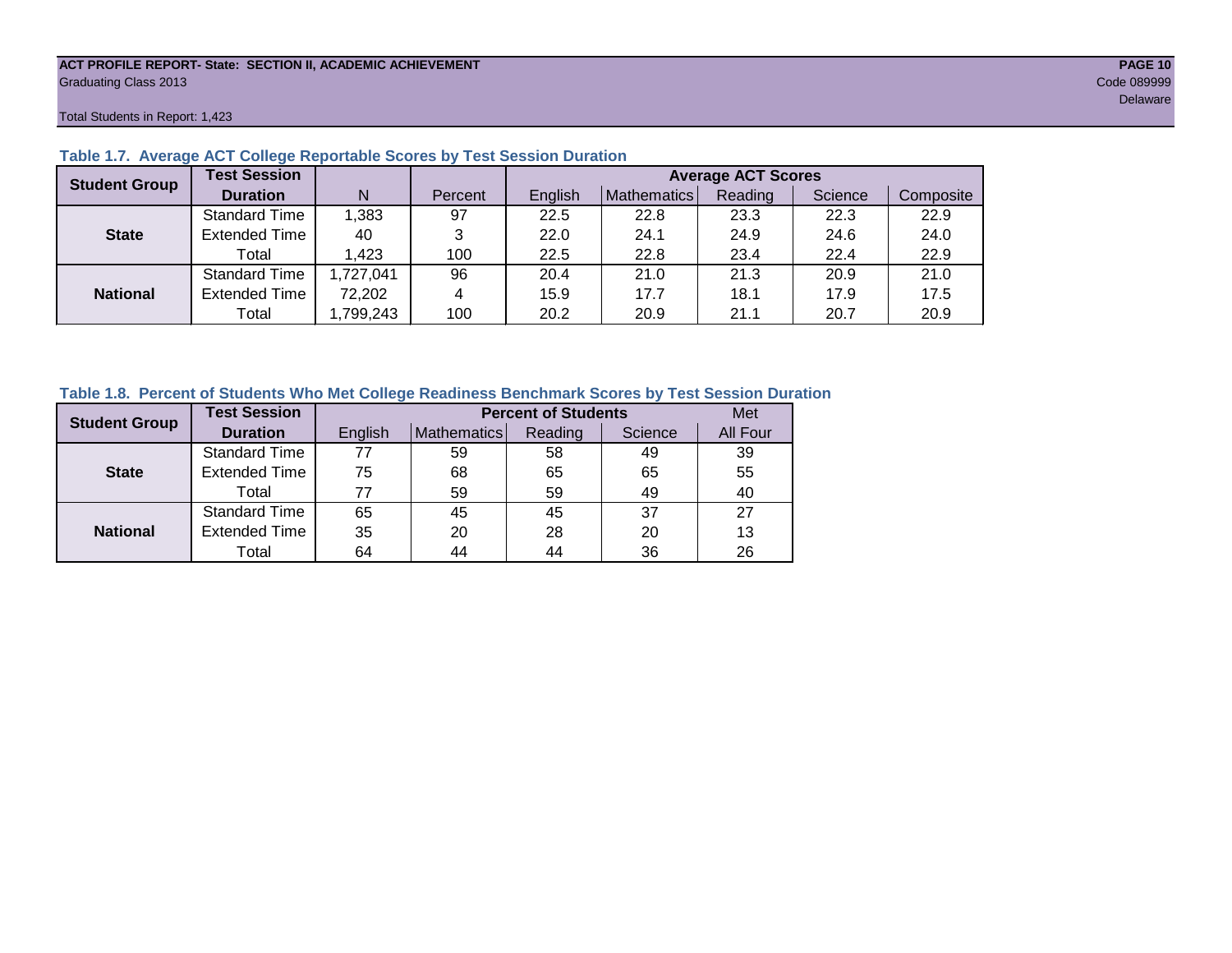**ACT PROFILE REPORT- State: SECTION II, ACADEMIC ACHIEVEMENT PAGE 11** Graduating Class 2013 Code 089999

Total Students in Report: 1,423

# Section II Academic Achievement

Beginning with the Graduating Class of 2013, all students whose scores are college reportable, both standard and extended time tests, are now included. Also beginning with the 2013 Graduating Class data, College Readiness Benchmarks for Reading and Science were updated to reflect the most recent college coursework research.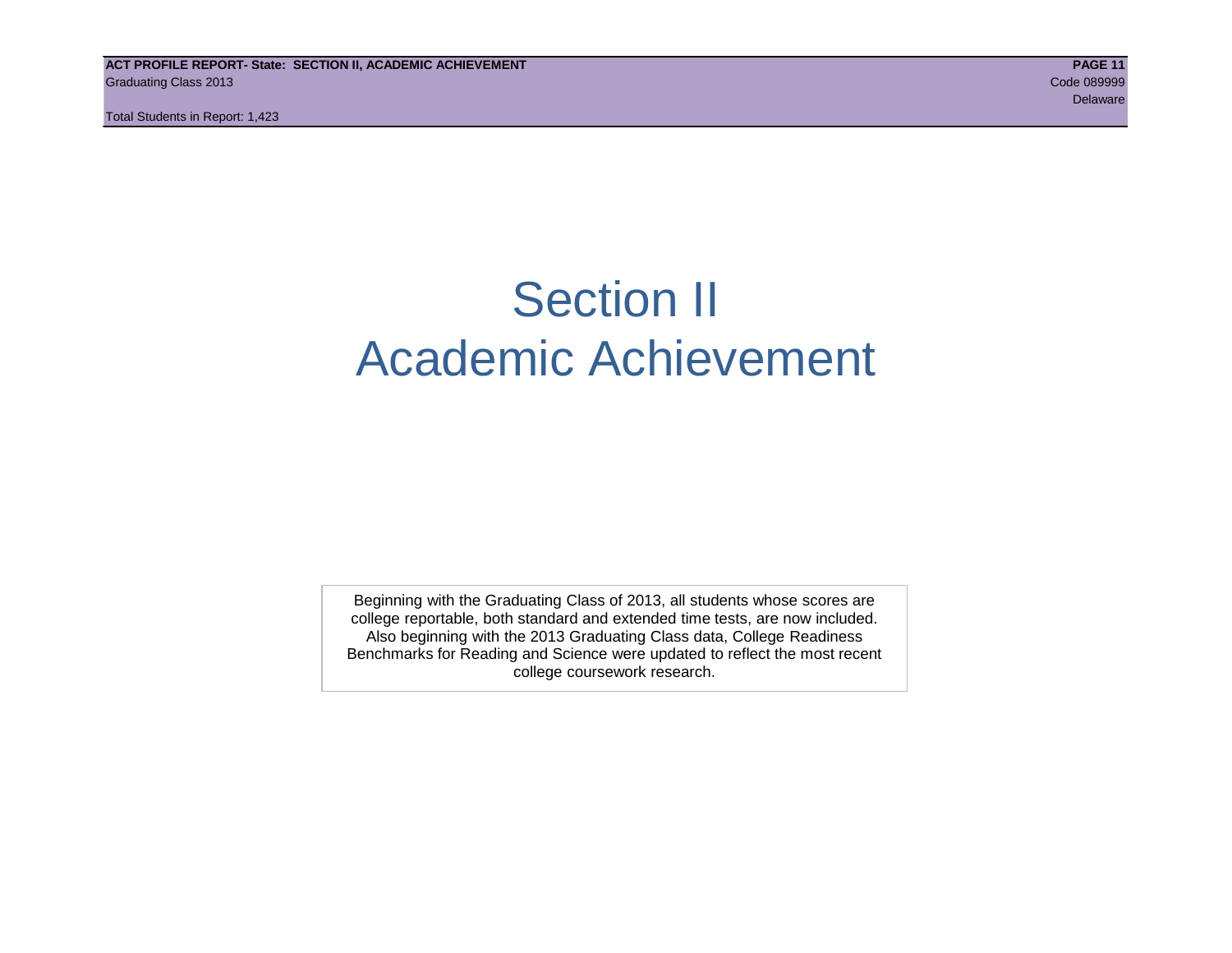#### **ACT PROFILE REPORT- State: SECTION II, ACADEMIC ACHIEVEMENT PAGE 12** Code 089999 Code 089999 Code 089999 Code 089999 Code 089999 Code 089999 Code 089999 Code 089999 Code 089999 Code 089999 Code 089999 Code 089999 Code 089999 Code 089999 Code 089999 Code 089999 Code 089999 Code 089999 Code 0

Total Students in Report: 1,423

|  | Table 2.1. ACT Score Distributions, Cumulative Percentages (CP <sup>1</sup> ), and Score Averages |  |  |  |
|--|---------------------------------------------------------------------------------------------------|--|--|--|
|  |                                                                                                   |  |  |  |

| <b>ACT Scale</b> |                       | <b>English</b> |                | <b>Mathematics</b> |                 | Reading   | <b>Science</b><br><b>Composite</b> |                | <b>ACT Scale</b> |                |                |
|------------------|-----------------------|----------------|----------------|--------------------|-----------------|-----------|------------------------------------|----------------|------------------|----------------|----------------|
| <b>Score</b>     | N                     | CP             | $\mathsf{N}$   | CP                 | N               | CP        | N                                  | CP             | N                | CP             | <b>Score</b>   |
| 36               | 11                    | 100            | 10             | 100                | $\overline{28}$ | 100       | 15                                 | 100            | 3                | 100            | 36             |
| 35               | 23                    | 99             | 15             | $99\,$             | $10$            | 98        | 9                                  | 99             | 10               | 100            | 35             |
| 34               | 33                    | 98             | 32             | 98                 | 50              | 97        | 9                                  | 98             | 14               | 99             | 34             |
| 33               | 39                    | 95             | 23             | 96                 | 43              | 94        | 11                                 | 98             | 27               | 98             | 33             |
| 32               | 35                    | 93             | 22             | 94                 | 45              | 91        | 25                                 | 97             | 32               | 96             | 32             |
| 31               | 43                    | 90             | 34             | 93                 | 89              | 88        | 27                                 | 95             | 45               | 94             | 31             |
| 30               | 45                    | 87             | 33             | $90\,$             | 55              | 81        | 35                                 | 93             | 47               | 91             | 30             |
| 29               | 35                    | 84             | 51             | 88                 | 45              | 78        | 50                                 | 91             | 50               | 87             | 29             |
| 28               | 55                    | 81             | $70\,$         | 85                 | 61              | 74        | 50                                 | 87             | 84               | 84             | 28             |
| 27               | 66                    | 78             | 93             | 80                 | 54              | 70        | 50                                 | 84             | 75               | 78             | $27\,$         |
| 26               | 82                    | 73             | 97             | $73\,$             | 45              | 66        | 66                                 | 80             | 92               | 73             | $26\,$         |
| 25               | 72                    | 67             | 99             | 66                 | 62              | 63        | 122                                | 76             | 91               | 66             | 25             |
| 24               | 83                    | 62             | 105            | 59                 | 103             | 59        | 128                                | 67             | 87               | 60             | 24             |
| 23               | 99                    | 56             | 100            | 52                 | 67              | 52        | 101                                | 58             | 78               | 54             | 23             |
| 22               | 86                    | 49             | 55             | 45                 | $77\,$          | 47        | 119                                | 51             | 121              | 48             | 22             |
| 21               | 99                    | 43             | 63             | 41                 | 102             | 41        | 122                                | 43             | 92               | 40             | 21             |
| 20               | 91                    | 36             | 52             | 37                 | 78              | 34        | 88                                 | 34             | 81               | 33             | 20             |
| 19               | 46                    | 30             | 60             | 33                 | $72\,$          | 29        | 82                                 | 28             | 77               | 28             | 19             |
| 18               | 57                    | 27             | 61             | 29                 | 66              | 24        | 76                                 | 22             | 63               | 22             | 18             |
| 17               | 34                    | 23             | 100            | 24                 | 44              | 19        | 44                                 | 17             | 57               | 18             | 17             |
| 16               | 51                    | 20             | 113            | 17                 | 42              | 16        | 57                                 | 14             | 42               | 14             | 16             |
| 15               | 55                    | 17             | 73             | 9                  | 40              | 13        | 35                                 | 10             | 50               | 11             | 15             |
| 14               | 33                    | 13             | 36             | $\overline{4}$     | 35              | $10$      | 23                                 | $\overline{7}$ | 40               | $\overline{7}$ | 14             |
| 13               | 37                    | 11             | 14             | $\overline{2}$     | 40              | 8         | 21                                 | 6              | 26               | 5              | 13             |
| 12               | 28                    | 8              | 6              |                    | 34              | 5         | 16                                 | $\overline{4}$ | 26               | 3              | 12             |
| 11               | 26                    | 6              | 4              |                    | 20              | 3         | 19                                 | 3              | 8                |                | 11             |
| 10               | 27                    | 4              | $\overline{2}$ |                    | 6               | 1         | 11                                 | $\overline{2}$ | $\mathbf{2}$     |                | 10             |
| 9                | 15                    | 2              | $\Omega$       |                    | 6               |           | 8                                  |                | $\Omega$         |                | 9              |
| 8                | 6                     |                | $\Omega$       |                    | 3               |           | $\mathbf 0$                        |                | 3                |                | 8              |
| $\overline{7}$   | $\boldsymbol{\Delta}$ |                | $\Omega$       |                    | $\Omega$        |           | 1                                  |                | $\Omega$         |                | $\overline{7}$ |
| $6\phantom{1}$   | 6                     |                | $\Omega$       |                    |                 |           | 3                                  |                | 0                |                | 6              |
| 5                |                       |                | $\Omega$       |                    | 0               |           | 0                                  |                | 0                |                | 5              |
| $\overline{4}$   | 0                     |                | 0              |                    | 0               |           | 0                                  |                | 0                |                | 4              |
| 3                | 0                     |                | 0              |                    | $\mathbf 0$     |           | 0                                  |                | $\mathbf 0$      |                | 3              |
| $\overline{2}$   | 0                     |                | 0              |                    | 0               |           | 0                                  |                | $\Omega$         |                | $\overline{c}$ |
| $\overline{1}$   | $\Omega$              | $\overline{1}$ | $\Omega$       |                    | $\Omega$        |           | $\Omega$                           | $\mathbf{1}$   | $\Omega$         |                | Avg (SD)       |
| Avg (SD)         |                       | 22.5(6.6)      |                | 22.8(5.6)          |                 | 23.4(6.5) |                                    | 22.4(5.3)      |                  | 22.9(5.5)      |                |

<sup>1</sup>CP is the cumulative percent of students at or below a score point.

Note: Shaded portions of columns identify the students who met/exceeded the ACT College Readiness Benchmark Scores.

delaware in the control of the control of the control of the control of the control of the control of the control of the control of the control of the control of the control of the control of the control of the control of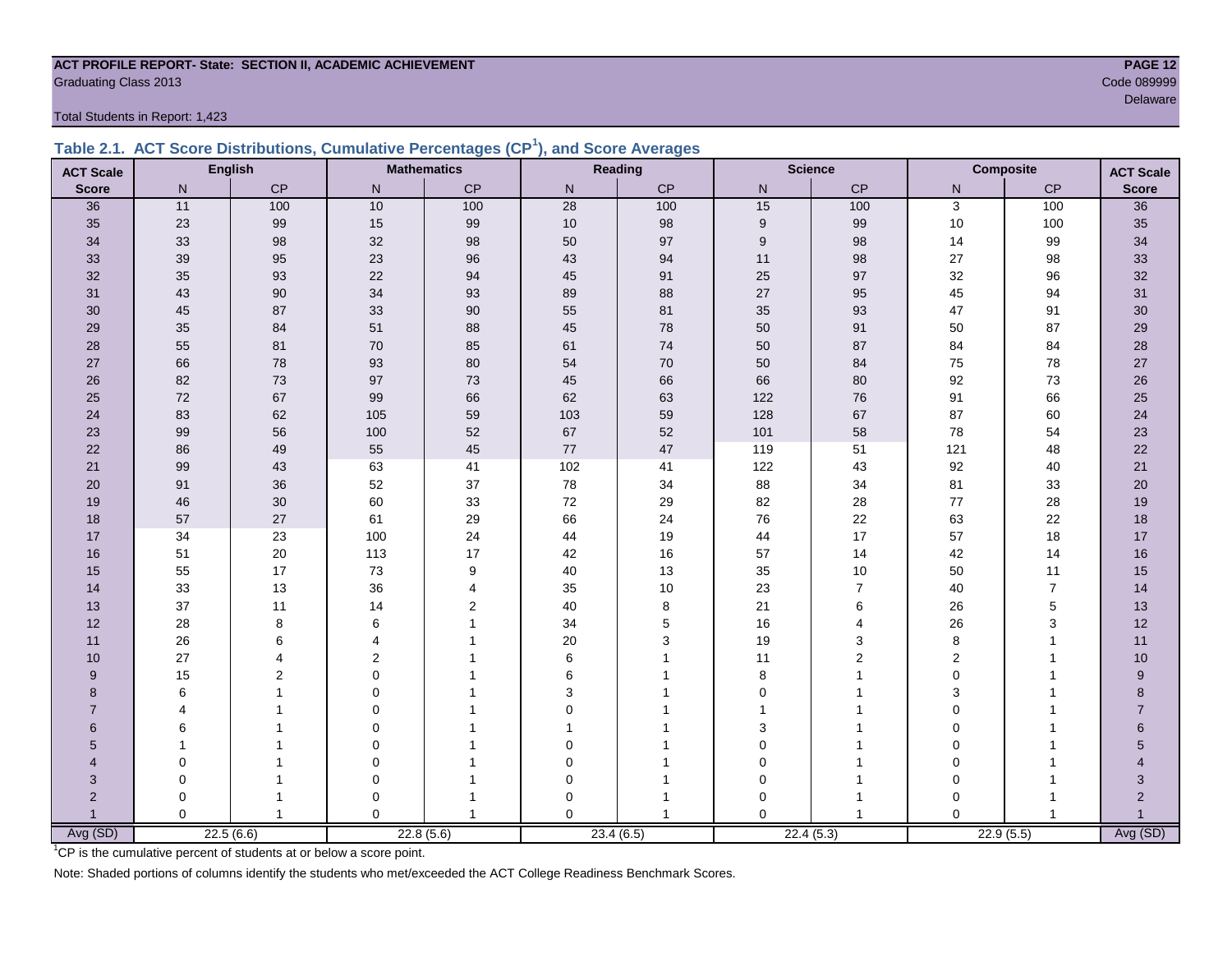#### **ACT PROFILE REPORT- State: SECTION II, ACADEMIC ACHIEVEMENT PAGE 13** Graduating Class 2013 Code 089999

#### Total Students in Report: 1,423

|                  |                         | <b>English</b> |                          |           | Reading                |           |                        |           | <b>Mathematics</b>    |           |                            |                |                        |           |                  |
|------------------|-------------------------|----------------|--------------------------|-----------|------------------------|-----------|------------------------|-----------|-----------------------|-----------|----------------------------|----------------|------------------------|-----------|------------------|
|                  |                         |                |                          |           | <b>Social Studies/</b> |           |                        |           | <b>Pre/Elementary</b> |           | <b>Algebra/ Coordinate</b> |                | <b>Plane Geometry/</b> |           |                  |
| <b>ACT Scale</b> | <b>Usage/ Mechanics</b> |                | <b>Rhetorical Skills</b> |           | <b>Sciences</b>        |           | <b>Arts/Literature</b> |           | Algebra               |           | <b>Geometry</b>            |                | <b>Trigonometry</b>    |           | <b>ACT Scale</b> |
| <b>Score</b>     | N <sub>1</sub>          | <b>CP</b>      | N <sub>1</sub>           | <b>CP</b> | N                      | <b>CP</b> | N                      | <b>CP</b> | N <sub>1</sub>        | <b>CP</b> | N.                         | <b>CP</b>      | N <sub>1</sub>         | <b>CP</b> | <b>Score</b>     |
| 18               | 84                      | 100            | 47                       | 100       | 79                     | 100       | 87                     | 100       | 106                   | 100       | 17                         | 100            | 29                     | 100       | 18               |
| 17               | 106                     | 94             | 11                       | 97        | 100                    | 94        | 127                    | 94        | 97                    | 93        | 48                         | 99             | $\overline{2}$         | 98        | 17               |
| 16               | 96                      | 87             | 117                      | 96        | 122                    | 87        | 130                    | 85        | 92                    | 86        | 45                         | 95             | 97                     | 98        | 16               |
| 15               | 84                      | 80             | 125                      | 88        | 87                     | 79        | 142                    | 76        | 152                   | 79        | 134                        | 92             | 111                    | 91        | 15               |
| 14               | 95                      | 74             | 142                      | 79        | 82                     | 73        | 109                    | 66        | 114                   | 69        | 157                        | 83             | 141                    | 83        | 14               |
| 13               | 100                     | 67             | 134                      | 69        | 140                    | 67        | 113                    | 58        | 120                   | 61        | 188                        | 72             | 172                    | 73        | 13               |
| 12               | 113                     | 60             | 184                      | 60        | 161                    | 57        | 116                    | 50        | 127                   | 52        | 139                        | 59             | 202                    | 61        | 12               |
| 11               | 162                     | 52             | 132                      | 47        | 135                    | 46        | 113                    | 42        | 141                   | 43        | 134                        | 49             | 120                    | 47        | 11               |
| 10               | 137                     | 41             | 139                      | 37        | 121                    | 36        | 93                     | 34        | 95                    | 33        | 184                        | 39             | 136                    | 39        | 10               |
| 9                | 115                     | 31             | 114                      | 28        | 87                     | 28        | 90                     | 28        | 88                    | 27        | 104                        | 26             | 147                    | 29        | $\boldsymbol{9}$ |
| 8                | 78                      | 23             | 78                       | 20        | 84                     | 22        | 95                     | 21        | 109                   | 20        | 120                        | 19             | 96                     | 19        | 8                |
| $\overline{7}$   | 79                      | 18             | 61                       | 14        | 107                    | 16        | 69                     | 15        | 92                    | 13        | 44                         | 11             | 61                     | 12        | $\overline{7}$   |
| 6                | 54                      | 12             | 49                       | 10        | 51                     | 8         | 60                     | 10        | 54                    | 6         | 44                         | 8              | 56                     | 8         | 6                |
| 5                | 50                      | 8              | 47                       | 6         | 33                     | 5         | 51                     | 6         | 20                    | 3         | 32                         | 5              | 12                     | 4         | 5                |
| 4                | 35                      | 5              | 30                       | 3         | 20                     | 2         | 21                     | 2         | 10                    | 1         | 13                         | $\overline{2}$ | 27                     | 3         | $\overline{4}$   |
| 3                | 22                      | $\overline{2}$ | 9                        |           | 6                      |           | 5                      | 1         | 6                     | 1         | 12                         | 1              | 6                      |           | 3                |
| $\overline{2}$   | 12                      |                | $\overline{4}$           |           | 6                      |           | 2                      |           | $\Omega$              | ۸         | 1                          | 1              |                        | 4         | $\overline{2}$   |
|                  |                         |                | $\mathbf 0$              |           | 2                      |           | 0                      |           | $\Omega$              |           | $\overline{7}$             | 1              |                        |           |                  |
| Avg (SD)         | 11.4(4.0)               |                | 11.5(3.4)                |           | 11.8(3.7)              |           | 12.1(3.9)              |           | 12.1(3.7)             |           | 11.4(3.2)                  |                | 11.3(3.2)              |           | Avg (SD)         |

**Table 2.2. ACT Subscore Distributions, Cumulative Percentages (CP<sup>1</sup> ), and Subscore Averages**

<sup>1</sup>CP is the cumulative percent of students at or below a score point.

#### **Table 2.3. ACT Score Quartile Values**

| <b>Quartile</b>      | Enalish  | <b>Mathematics</b> | Reading  | <b>Science</b>      | Composite |
|----------------------|----------|--------------------|----------|---------------------|-----------|
| Q3 (75th Percentile) | <u>L</u> |                    | 29       | 25                  |           |
| Q2 (50th Percentile) | 23       | מר<br>د∠           | nn<br>د∠ | $\sim$<br><u>__</u> | nn<br>د∠  |
| Q1 (25th Percentile) |          |                    |          | $\sim$<br>Y         |           |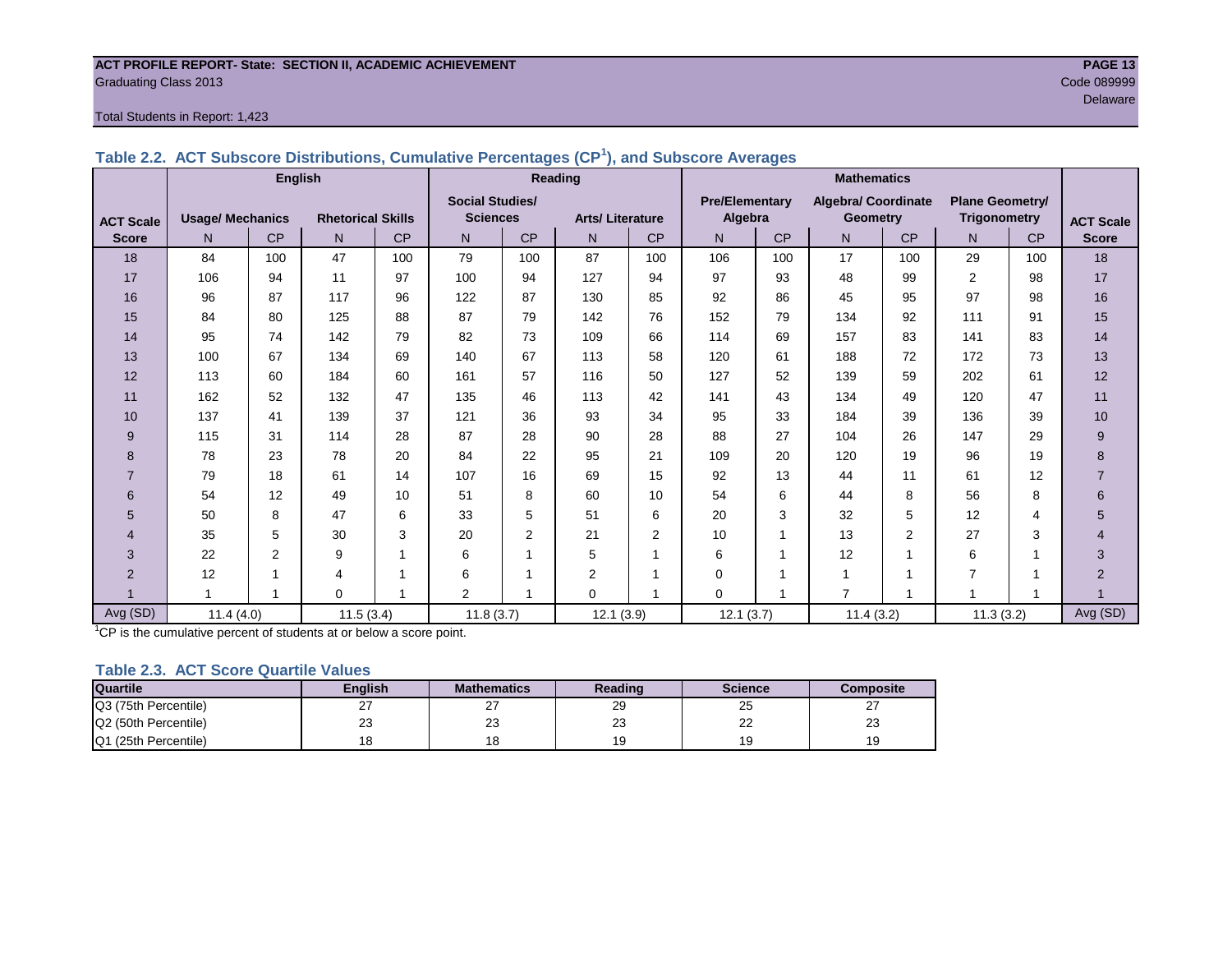Total Students in Report: 1,423

#### **Table 2.4. Average ACT Composite Scores for Race/Ethnicity by Level of Preparation**

| <b>Student</b>  |                                 | Number of Students | <b>Percent Taking</b>     |                     | <b>Average ACT Composite Score</b> |
|-----------------|---------------------------------|--------------------|---------------------------|---------------------|------------------------------------|
| <b>Group</b>    | <b>Race/Ethnicity</b>           | <b>Tested</b>      | Core or More <sup>1</sup> | <b>Core or More</b> | <b>Less Than Core</b>              |
|                 | <b>All Students</b>             | 1,423              | 78                        | 22.9                | 22.8                               |
|                 | <b>Black/African American</b>   | 244                | 73                        | 17.8                | 16.6                               |
|                 | American Indian/Alaska Native   | 2                  | 100                       | 24.0                | $\blacksquare$                     |
|                 | White                           | 914                | 79                        | 23.9                | 24.4                               |
| <b>State</b>    | Hispanic/Latino                 | 55                 | 69                        | 21.2                | 21.9                               |
|                 | Asian                           | 86                 | 77                        | 26.1                | 27.5                               |
|                 | Native Hawaiian/Other Pac. Isl. | 3                  | 67                        | 21.5                | 12.0                               |
|                 | I Two or more races             | 47                 | 87                        | 21.8                | 24.2                               |
|                 | Prefer not/No Response          | 72                 | 78                        | 24.3                | 24.4                               |
|                 | <b>All Students</b>             | 1,799,243          | 74                        | 21.7                | 18.7                               |
|                 | Black/African American          | 239,598            | 69                        | 17.5                | 15.6                               |
|                 | American Indian/Alaska Native   | 14,217             | 62                        | 19.1                | 16.5                               |
|                 | <b>I</b> White                  | 1,034,712          | 76                        | 22.9                | 20.0                               |
| <b>National</b> | Hispanic/Latino                 | 259,741            | 72                        | 19.5                | 17.2                               |
|                 | Asian                           | 71,677             | 81                        | 24.1                | 21.5                               |
|                 | Native Hawaiian/Other Pac. Isl. | 4,772              | 71                        | 20.5                | 17.5                               |
|                 | Two or more races               | 64,221             | 74                        | 21.9                | 19.2                               |
|                 | Prefer not/No Response          | 110,305            | 58                        | 22.4                | 18.4                               |

<sup>1</sup>"Core or More" results correspond to students taking four or more years of English AND three or more years each of math, social studies, and natural science.

#### **Table 2.5. Average ACT Scores by Race/Ethnicity**

| <b>Student</b>  |                                 |                |                    |                |                |                  |
|-----------------|---------------------------------|----------------|--------------------|----------------|----------------|------------------|
| <b>Group</b>    | <b>Race/Ethnicity</b>           | <b>English</b> | <b>Mathematics</b> | <b>Reading</b> | <b>Science</b> | <b>Composite</b> |
|                 | <b>All Students</b>             | 22.5           | 22.8               | 23.4           | 22.4           | 22.9             |
|                 | Black/African American          | 16.1           | 18.0               | 17.8           | 17.7           | 17.5             |
|                 | American Indian/Alaska Native   | 24.5           | 26.0               | 21.5           | 22.5           | 24.0             |
|                 | White                           | 23.8           | 23.7               | 24.7           | 23.4           | 24.0             |
| <b>State</b>    | Hispanic/Latino                 | 20.6           | 21.4               | 21.9           | 21.5           | 21.4             |
|                 | Asian                           | 26.6           | 27.8               | 25.7           | 25.0           | 26.4             |
|                 | Native Hawaiian/Other Pac. Isl. | 18.0           | 20.0               | 17.0           | 19.3           | 18.3             |
|                 | Two or more races               | 21.7           | 21.4               | 22.6           | 21.7           | 22.1             |
|                 | Prefer not/No Response          | 23.7           | 24.1               | 25.0           | 23.3           | 24.1             |
|                 | <b>All Students</b>             | 20.2           | 20.9               | 21.1           | 20.7           | 20.9             |
|                 | Black/African American          | 15.7           | 17.2               | 17.0           | 16.9           | 16.9             |
|                 | American Indian/Alaska Native   | 16.6           | 18.2               | 18.3           | 18.3           | 18.0             |
|                 | White                           | 21.8           | 21.9               | 22.6           | 22.0           | 22.2             |
| <b>National</b> | Hispanic/Latino                 | 17.7           | 19.3               | 18.9           | 18.8           | 18.8             |
|                 | Asian                           | 22.5           | 25.0               | 22.9           | 23.1           | 23.5             |
|                 | Native Hawaiian/Other Pac. Isl. | 18.6           | 20.1               | 19.5           | 19.5           | 19.5             |
|                 | Two or more races               | 20.6           | 20.9               | 21.6           | 20.9           | 21.1             |
|                 | Prefer not/No Response          | 20.0           | 20.8               | 21.0           | 20.5           | 20.7             |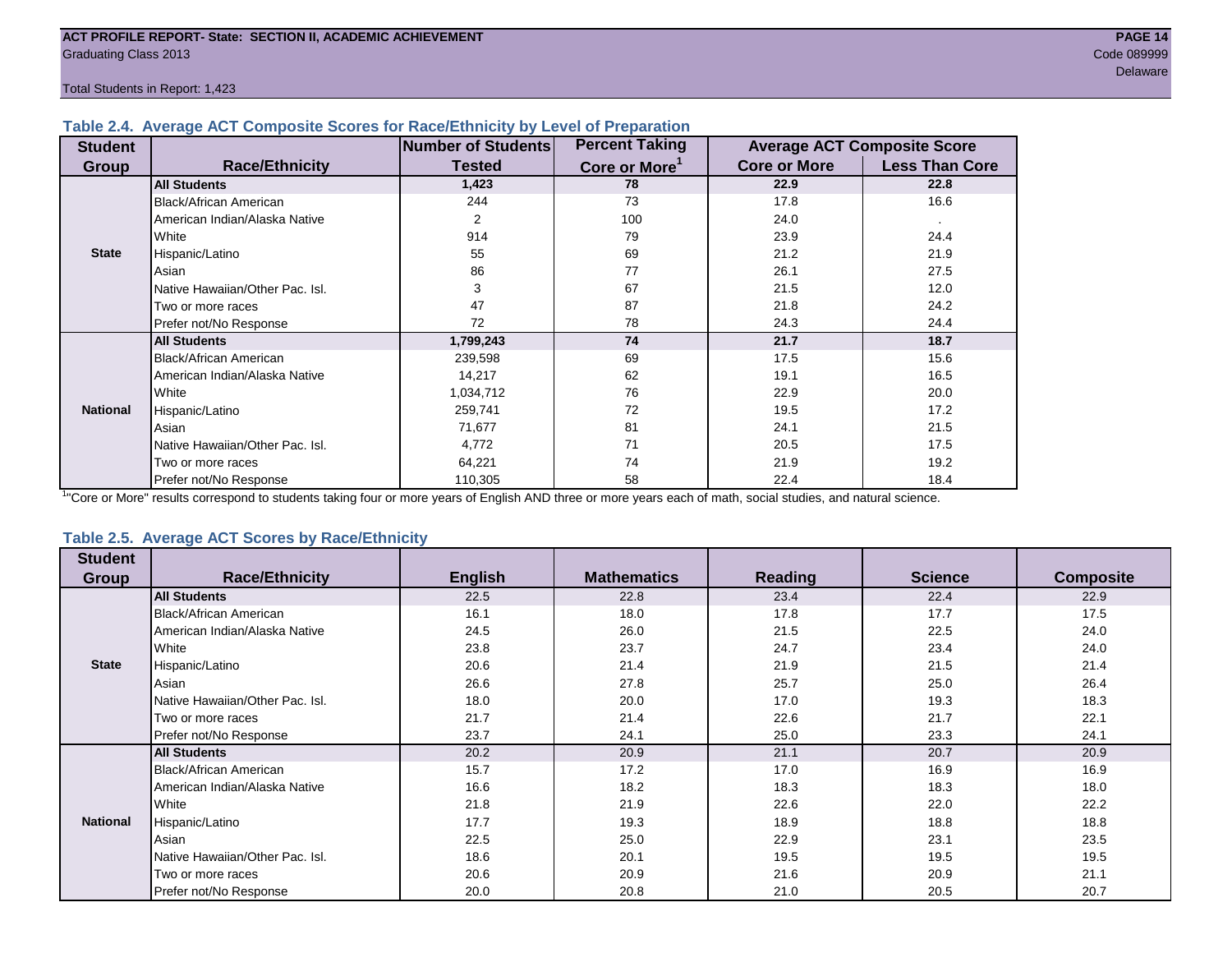#### **ACT PROFILE REPORT- State: SECTION II, ACADEMIC ACHIEVEMENT PAGE 15** Graduating Class 2013 Code 089999

Total Students in Report: 1,423

| <b>Student</b>  | <b>CRS</b> |         | <b>English</b> |         | <b>Mathematics</b> |         | <b>Reading</b> |         | <b>Science</b> |
|-----------------|------------|---------|----------------|---------|--------------------|---------|----------------|---------|----------------|
| Group           | Range      | N       | %              | N       | %                  | N       | %              | N       | %              |
|                 | 33 to 36   | 106     | 7              | 80      | 6                  | 131     | 9              | 44      | 3              |
|                 | 28 to 32   | 213     | 15             | 210     | 15                 | 295     | 21             | 187     | 13             |
|                 | 24 to 27   | 303     | 21             | 394     | 28                 | 264     | 19             | 366     | 26             |
| <b>State</b>    | 20 to 23   | 375     | 26             | 270     | 19                 | 324     | 23             | 430     | 30             |
|                 | 16 to 19   | 188     | 13             | 334     | 23                 | 224     | 16             | 259     | 18             |
|                 | 13 to 15   | 125     | 9              | 123     | 9                  | 115     | 8              | 79      | 6              |
|                 | 01 to 12   | 113     | 8              | 12      |                    | 70      | 5              | 58      | 4              |
|                 | 33 to 36   | 81,846  | 5              | 51,648  | 3                  | 89,731  | 5              | 36,033  | $\overline{2}$ |
|                 | 28 to 32   | 175,672 | 10             | 156,561 | 9                  | 239,643 | 13             | 138,865 | 8              |
|                 | 24 to 27   | 291,095 | 16             | 385,102 | 21                 | 277,723 | 15             | 364,600 | 20             |
| <b>National</b> | 20 to 23   | 447,398 | 25             | 343,822 | 19                 | 424,936 | 24             | 542,531 | 30             |
|                 | 16 to 19   | 327,718 | 18             | 590,816 | 33                 | 384,706 | 21             | 413,107 | 23             |
|                 | 13 to 15   | 242,064 | 13             | 258,384 | 14                 | 240,069 | 13             | 183,840 | 10             |
|                 | 01 to 12   | 233,450 | 13             | 12,910  |                    | 142,435 | 8              | 120,267 |                |

#### **Table 2.6. Percent of Students in College Readiness Standards (CRS) Score Ranges**

#### **Table 2.7. Average ACT Scores by Gender**

| <b>Student Group</b> | <b>Gender</b> |         |         | <b>Average ACT Scores</b> |                    |         |         |           |
|----------------------|---------------|---------|---------|---------------------------|--------------------|---------|---------|-----------|
|                      |               | N       | Percent | Enalish                   | <b>Mathematics</b> | Reading | Science | Composite |
|                      | Males         | 665     | 47      | 22.5                      | 23.9               | 23.7    | 23.4    | 23.5      |
| <b>State</b>         | Females       | 758     | 53      | 22.4                      | 21.9               | 23.2    | 21.5    | 22.4      |
|                      | Missing       |         |         |                           |                    |         |         |           |
|                      | Males         | 835,431 | 46      | 19.8                      | 21.4               | 20.9    | 21.2    | 20.9      |
| <b>National</b>      | Females       | 954,919 | 53      | 20.6                      | 20.5               | 21.4    | 20.4    | 20.9      |
|                      | Missing       | 8,893   |         | 16.1                      | 18.2               | 17.6    | 17.7    | 17.5      |

#### **Table 2.8. Percent of Students Who Met College Readiness Benchmark Scores by Gender**

| <b>Student Group</b> | <b>Gender</b> |         | <b>Percent of Students</b> | Met     |         |          |
|----------------------|---------------|---------|----------------------------|---------|---------|----------|
|                      |               | English | Mathematics                | Reading | Science | All Four |
| <b>State</b>         | Males         | 78      | 66                         | 60      | 56      | 46       |
|                      | Females       |         | 53                         | 57      | 43      | 34       |
|                      | Males         | 62      | 47                         | 43      | 40      | 29       |
| <b>National</b>      | Females       | 67      | 4 <sup>1</sup>             | 45      | 33      | 24       |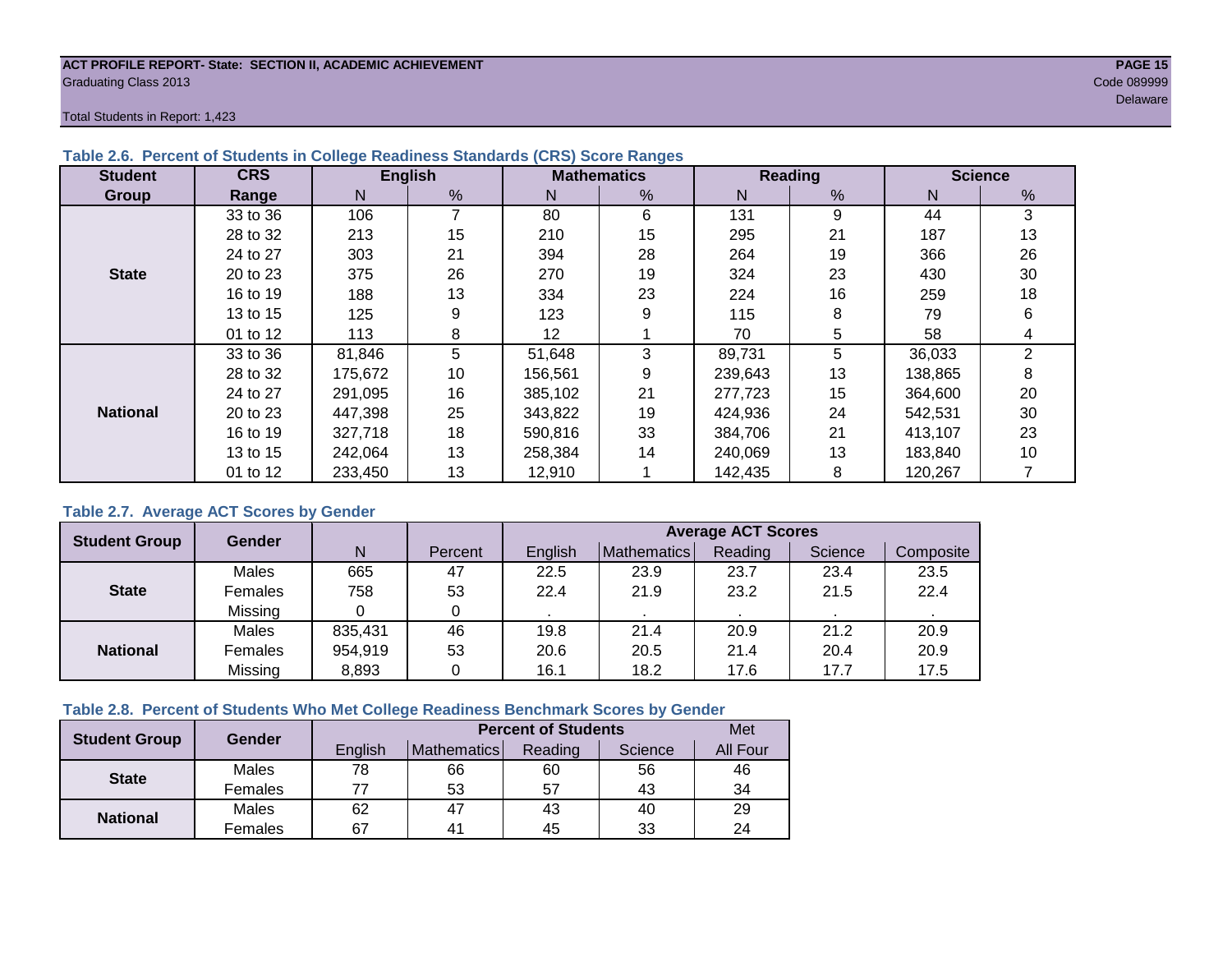#### **ACT PROFILE REPORT- State: SECTION II, ACADEMIC ACHIEVEMENT PAGE 16** Graduating Class 2013 Code 089999

**N** 

| $uv$ iv $u$    | <b>OURGUG INGURINGS DUIRINIMIN</b> |          | ,,,,,,, |                |       | L GIGGIIL GIIM AVGIQUE AU L'OGUIGO DV |       |                | <u>overan man ochool oannearann</u> |      |                  |      |
|----------------|------------------------------------|----------|---------|----------------|-------|---------------------------------------|-------|----------------|-------------------------------------|------|------------------|------|
| <b>Student</b> | <b>Curriculum</b>                  | N        |         | <b>English</b> |       | <b>Mathematics</b>                    |       | <b>Reading</b> | <b>Science</b>                      |      | <b>Composite</b> |      |
| Group          | Taken <sup>1</sup>                 |          | CRB %   | Avg            | CRB % | Avg                                   | CRB % | Avg            | CRB %                               | Avg  | $CRB\%^4$        | Avg  |
|                | Core or More <sup>2</sup>          | .107     | 78      | 22.5           | 60    | 22.8                                  | 58    | 23.3           | 49                                  | 22.4 | 39               | 22.9 |
| <b>State</b>   | Less than Core                     | 302      | 74      | 22.4           | 56    | 22.8                                  | 59    | 23.4           | 49                                  | 22.1 | 42               | 22.8 |
|                | Missing <sup>3</sup>               | 14       | 86      | 22.3           | 64    | 22.6                                  | 71    | 25.6           |                                     | 24.1 | 64               | 23.8 |
|                | Core or More                       | ,322,739 | 71      | 21.2           | 50    | 21.7                                  | 50    | 22.0           | 42                                  | 21.5 | 31               | 21.7 |
| National       | Less than Core                     | 396,592  | 48      | 17.8           | 27    | 18.9                                  | 30    | 19.0           | 22                                  | 18.8 | 14               | 18.7 |
|                | Missing                            | 79,912   | 36      | 16.0           | 19    | 17.8                                  | 24    | 17.5           |                                     | 17.7 | 10               | 17.4 |

**Table 2.9. College Readiness Benchmark (CRB) Percent and Average ACT Scores by Overall High School Curriculum**

<sup>1</sup> "Curriculum Taken" reflects overall high school curriculum in this table.

 $^2$  "Core or More" results correspond to students taking four or more years of English AND three or more years each of math, social studies, and natural science.

 $3$  Zero years or no coursework information reported in one or more content areas.

 $4$  Composite CRB% results reflect students who met all four subject-area benchmarks.

| Table 2.10. College Readiness Benchmark (CRB) Percent and Average ACT Scores by Content-Specific Curriculum |
|-------------------------------------------------------------------------------------------------------------|
|-------------------------------------------------------------------------------------------------------------|

| <b>Student</b>  | Curriculum                |          | <b>English</b> |      |          | <b>Mathematics</b><br>Reading |      |          |       | <b>Science</b> |          |       |      |
|-----------------|---------------------------|----------|----------------|------|----------|-------------------------------|------|----------|-------|----------------|----------|-------|------|
| Group           | <b>Taken</b>              |          | CRB %          | Avg  |          | CRB %                         | Avg  | N        | CRB % | Avg            | N        | CRB % | Avg  |
|                 | Core or More <sup>2</sup> | ,395     | 77             | 22.5 | ,367     | 60                            | 23.0 | .173     | 57    | 23.7           | .355     | 50    | 22.5 |
| <b>State</b>    | Less than Core            | 17       | 59             | 18.6 | 43       | 28                            | 18.4 | 238      | 68    | 24.8           | 56       | 16    | 17.8 |
|                 | Missing <sup>3</sup>      |          | 82             | 22.4 | 13       | 62                            | 22.2 | 12       | 75    | 26.4           | 12       | 75    | 24.8 |
|                 | Core or More              | ,646,286 | 67             | 20.6 | .648,697 | 46                            | 21.3 | .554,990 | 46    | 21.5           | .506,965 | 40    | 21.3 |
| <b>National</b> | Less than Core            | 84,048   | 36             | 15.9 | 77,906   |                               | 16.3 | 171,617  | 32    | 19.7           | 218,267  |       | 18.0 |
|                 | Missing                   | 68,909   | 38             | 16.4 | 72,640   | 20                            | 17.9 | 72,636   | 25    | 17.7           | 74,011   | 18    | 17.8 |

<sup>1</sup>"Curriculum Taken" reflects content-specific curriculum in this table.

<sup>2</sup> "Core or More" results correspond to students taking four or more years of English or three or more years of math, social studies, or natural science, respectively. For instance, Reading "Core or More" results correspond to students taking three or more years of social studies, regardless of courses taken in other content areas.

 $3$  Zero years or no coursework information reported in the specified content area.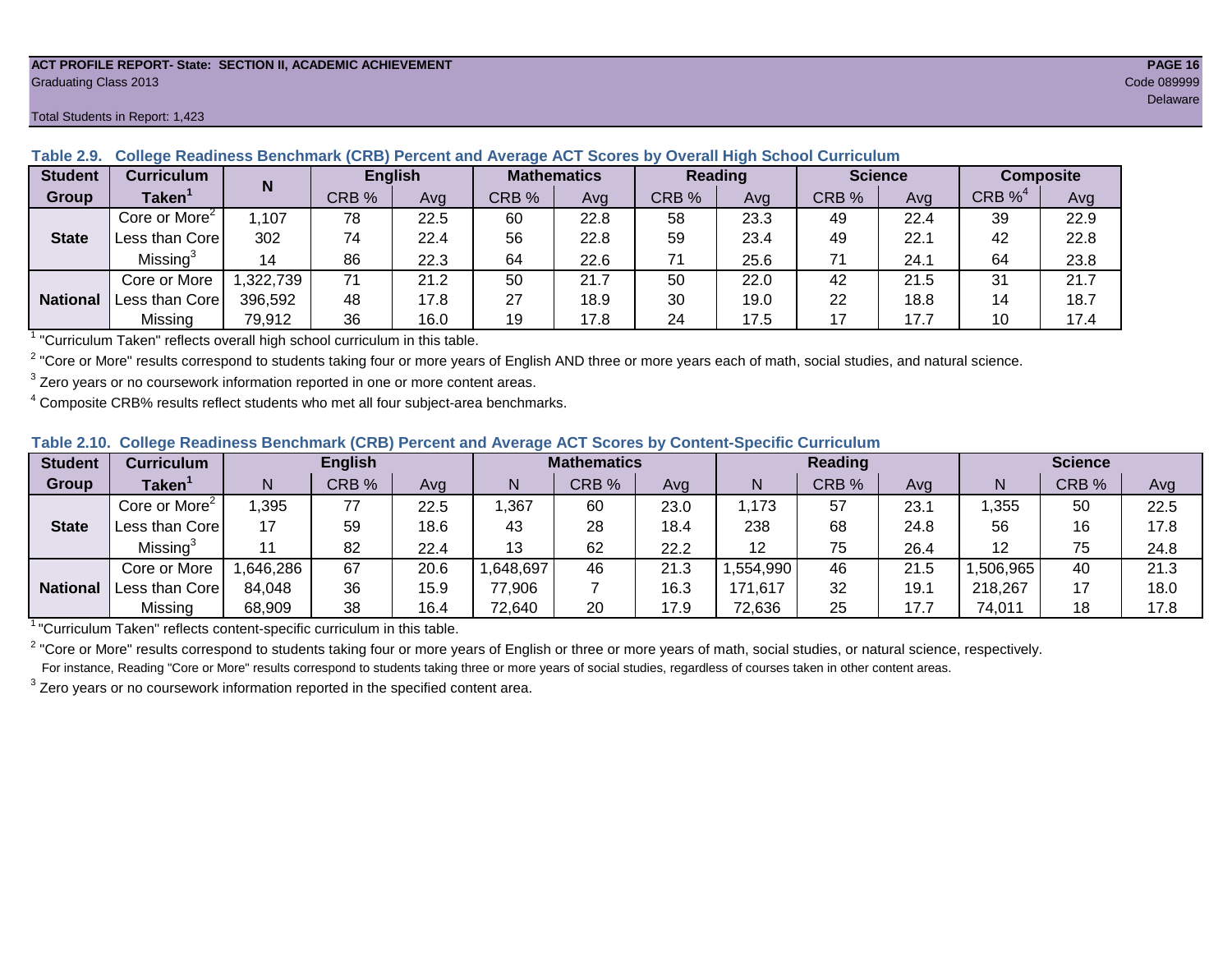Total Students in Report: 1,423

# Section III College Readiness and the Impact of Course Rigor

Beginning with the Graduating Class of 2013, all students whose scores are college reportable, both standard and extended time tests, are now included. Also beginning with the 2013 Graduating Class data, College Readiness Benchmarks for Reading and Science were updated to reflect the most recent college coursework research.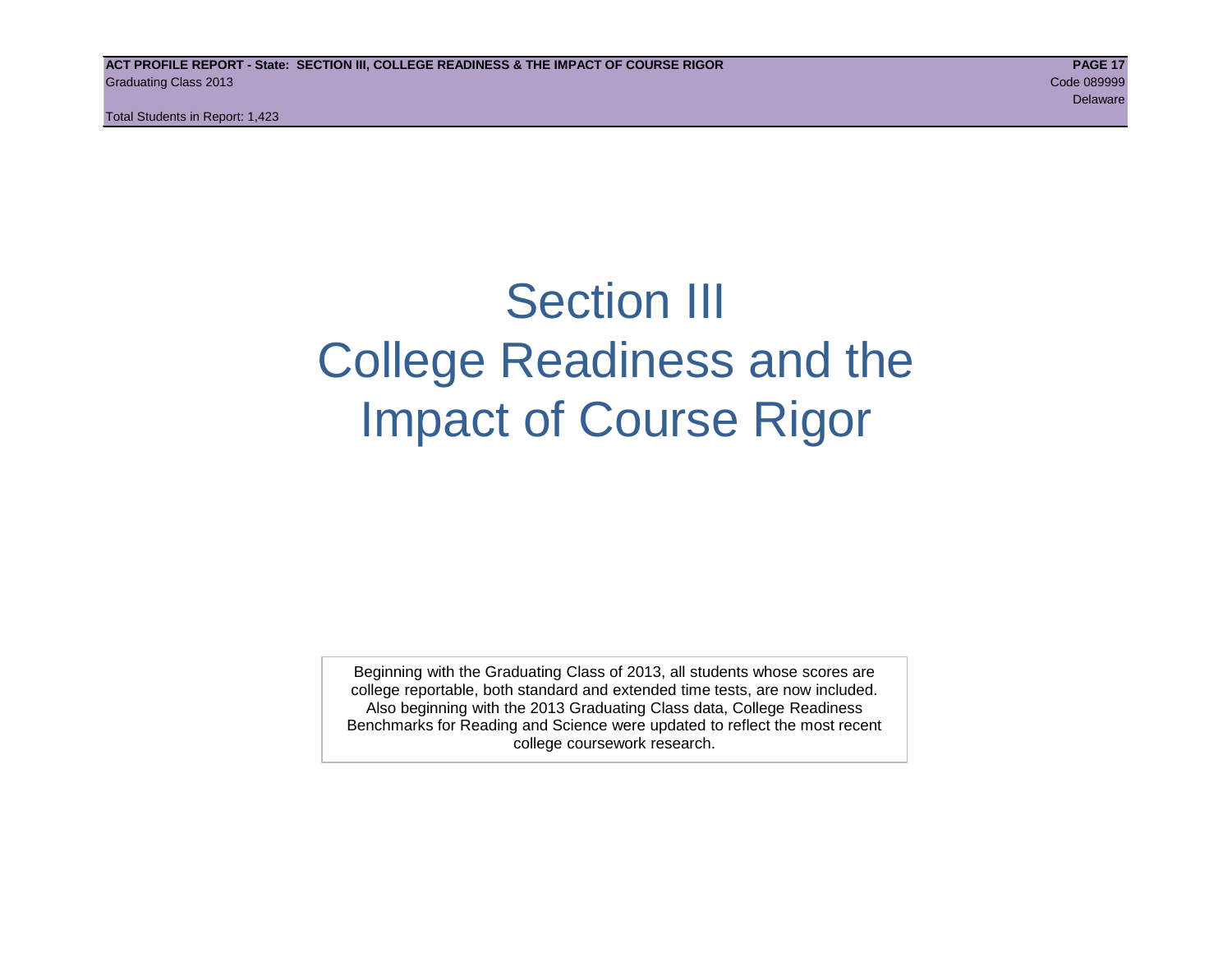#### **ACT PROFILE REPORT - State: SECTION III, COLLEGE READINESS & THE IMPACT OF COURSE RIGOR PAGE 18** Graduating Class 2013 Code 089999

delaware in the control of the control of the control of the control of the control of the Delaware Delaware i

Total Students in Report: 1,423

#### **Figure 3.1. Percent of Students Who Met ACT College Readiness Benchmark Scores by Race/Ethnicity: ENGLISH**



ACT English Benchmark Score = **18**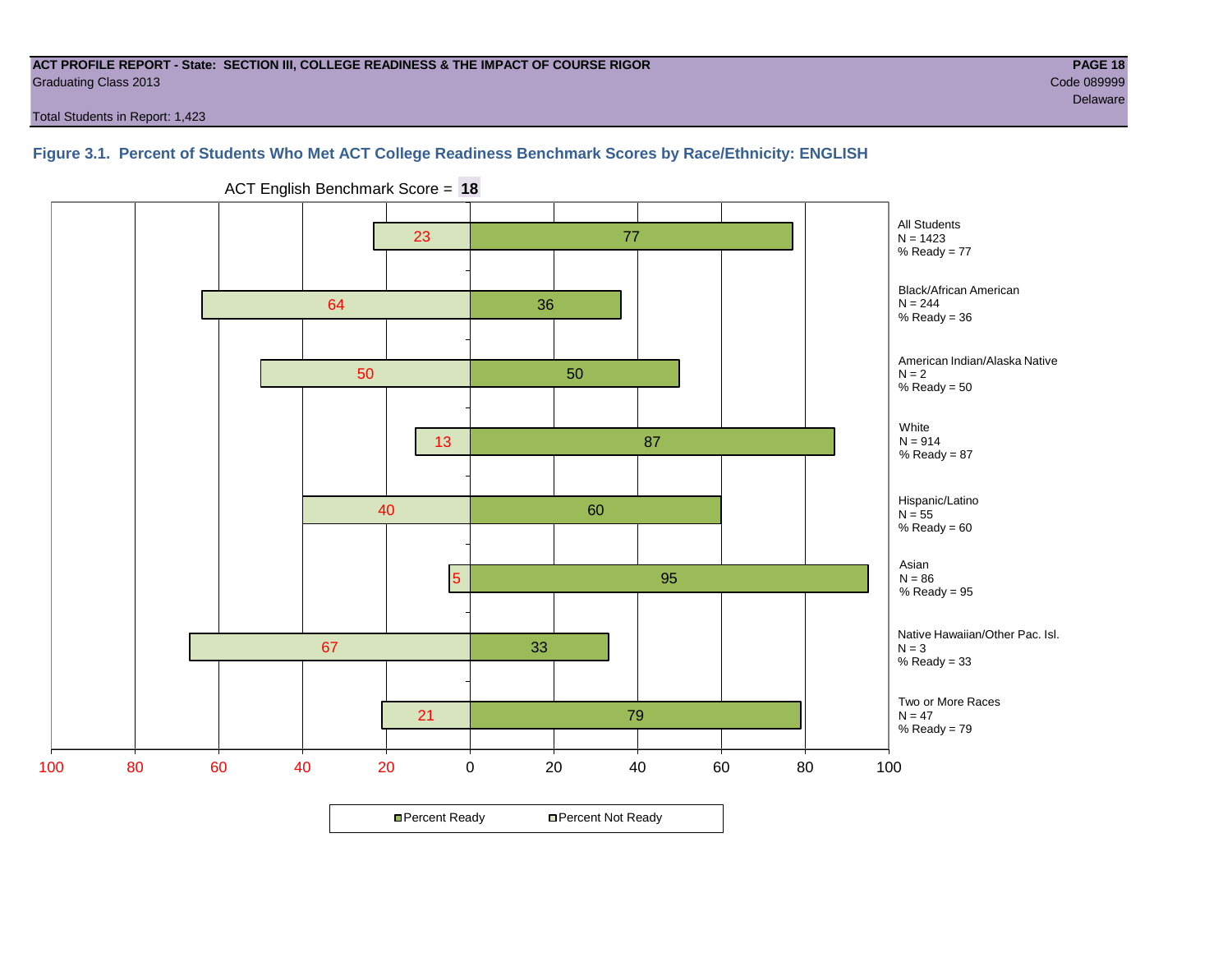#### **ACT PROFILE REPORT - State: SECTION III, COLLEGE READINESS & THE IMPACT OF COURSE RIGOR PAGE 19** Graduating Class 2013 Code 089999

Total Students in Report: 1,423

#### **Figure 3.2. Percent of Students Who Met ACT College Readiness Benchmark Scores by Race/Ethnicity: MATHEMATICS**

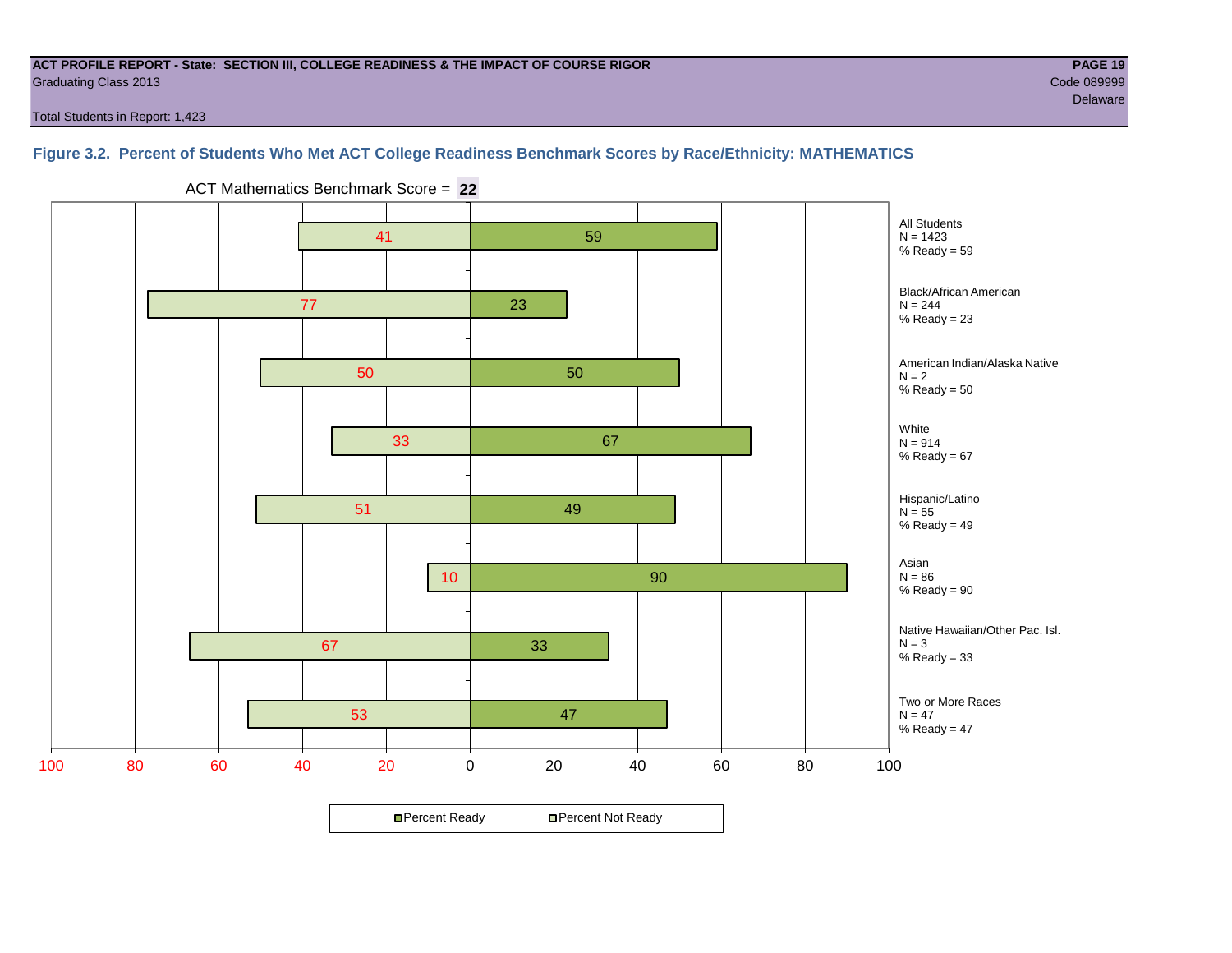#### **ACT PROFILE REPORT - State: SECTION III, COLLEGE READINESS & THE IMPACT OF COURSE RIGOR PAGE 20** Graduating Class 2013 Code 089999

Total Students in Report: 1,423

**Figure 3.3. Percent of Students Who Met ACT College Readiness Benchmark Scores by Race/Ethnicity: READING**



ACT Reading Benchmark Score = **22**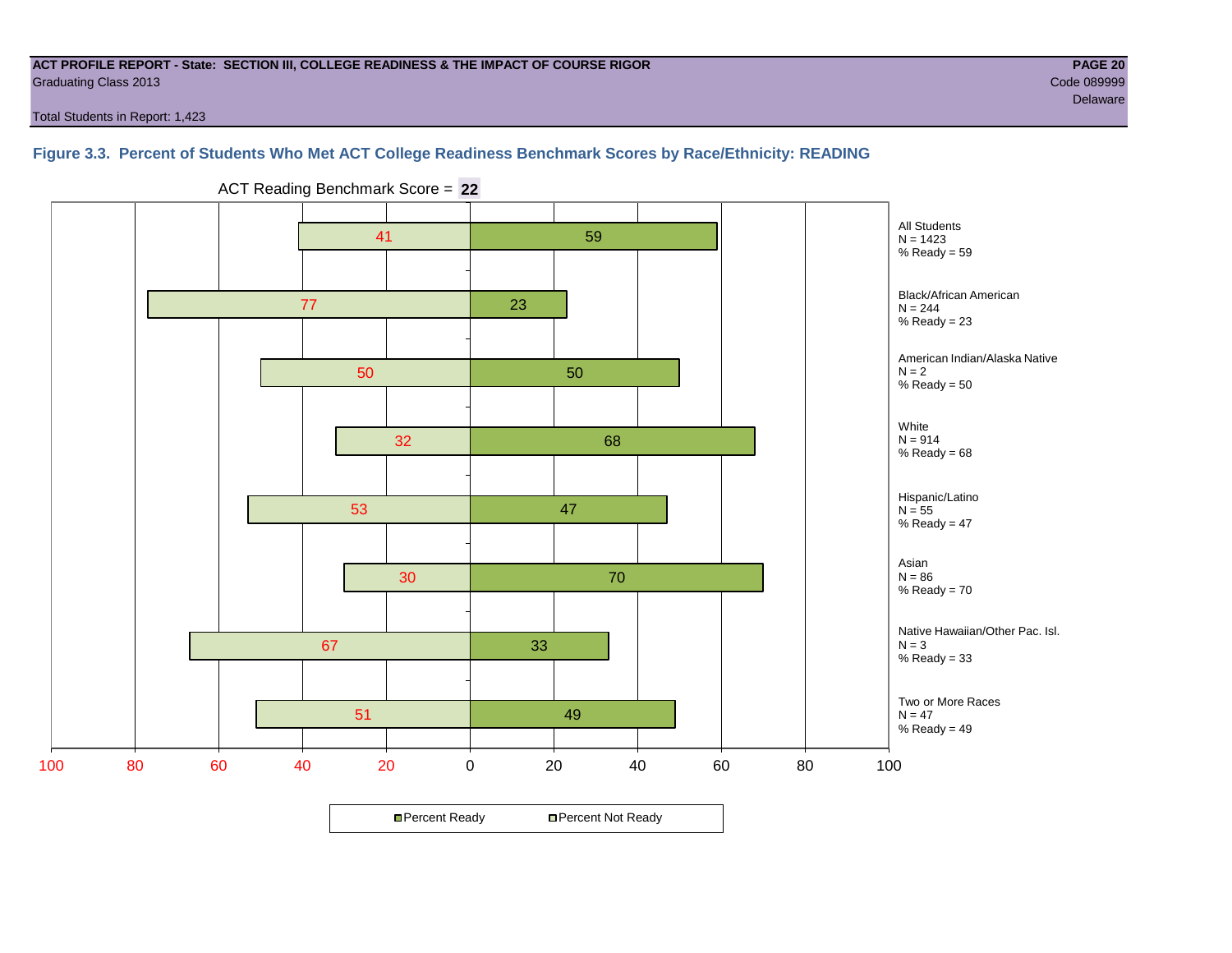#### **ACT PROFILE REPORT - State: SECTION III, COLLEGE READINESS & THE IMPACT OF COURSE RIGOR PAGE 21** Graduating Class 2013 Code 089999

delaware in the control of the control of the control of the control of the control of the Delaware Delaware i

Total Students in Report: 1,423

#### **Figure 3.4. Percent of Students Who Met ACT College Readiness Benchmark Scores by Race/Ethnicity: SCIENCE**



ACT Science Benchmark Score = **23**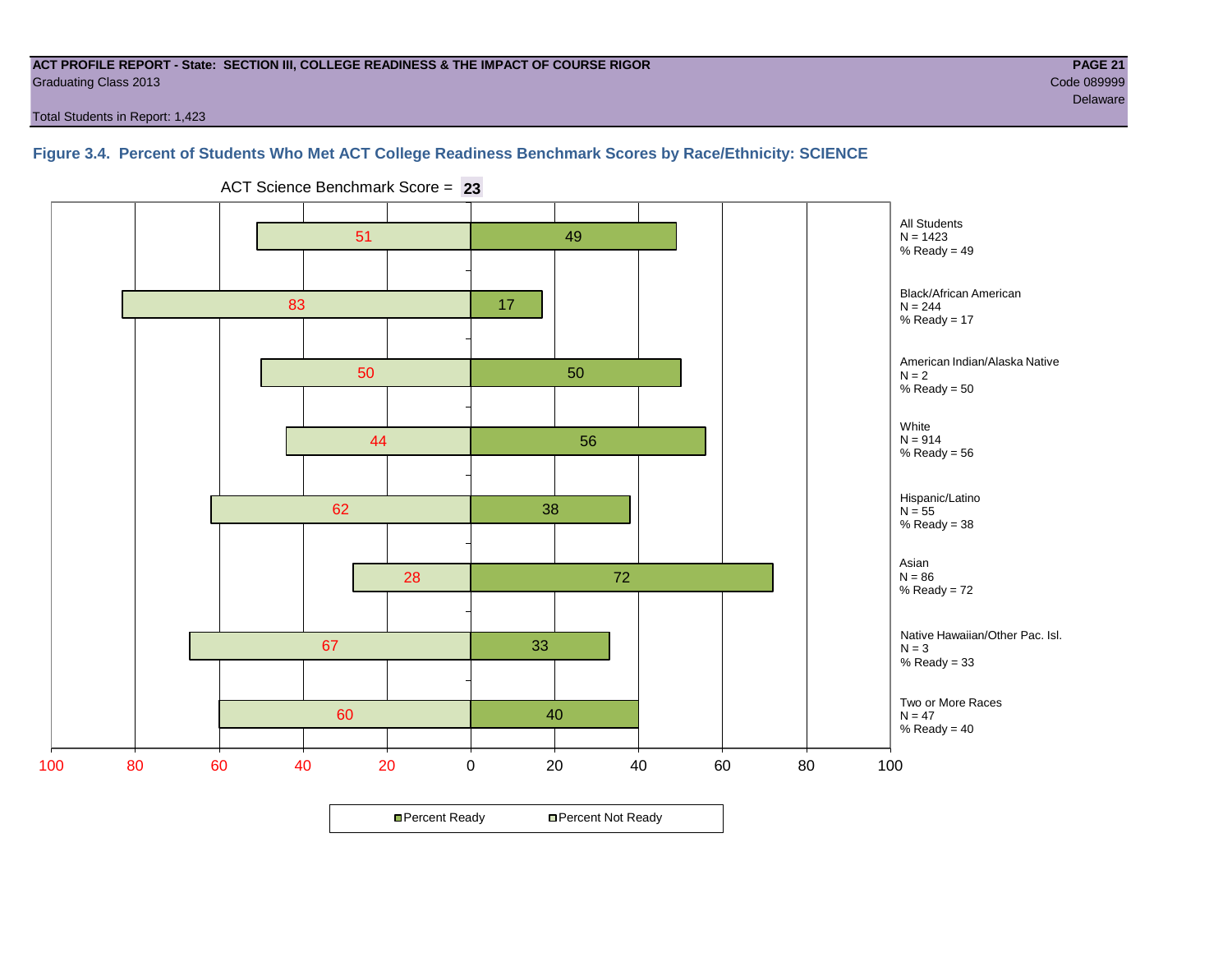#### **ACT PROFILE REPORT - State: SECTION III, COLLEGE READINESS & THE IMPACT OF COURSE RIGOR PAGE 22** Graduating Class 2013 Code 089999

Total Students in Report: 1,423

**Figure 3.5. Percent of Students Who Met ACT College Readiness Benchmark Scores by Race/Ethnicity: ALL FOUR**

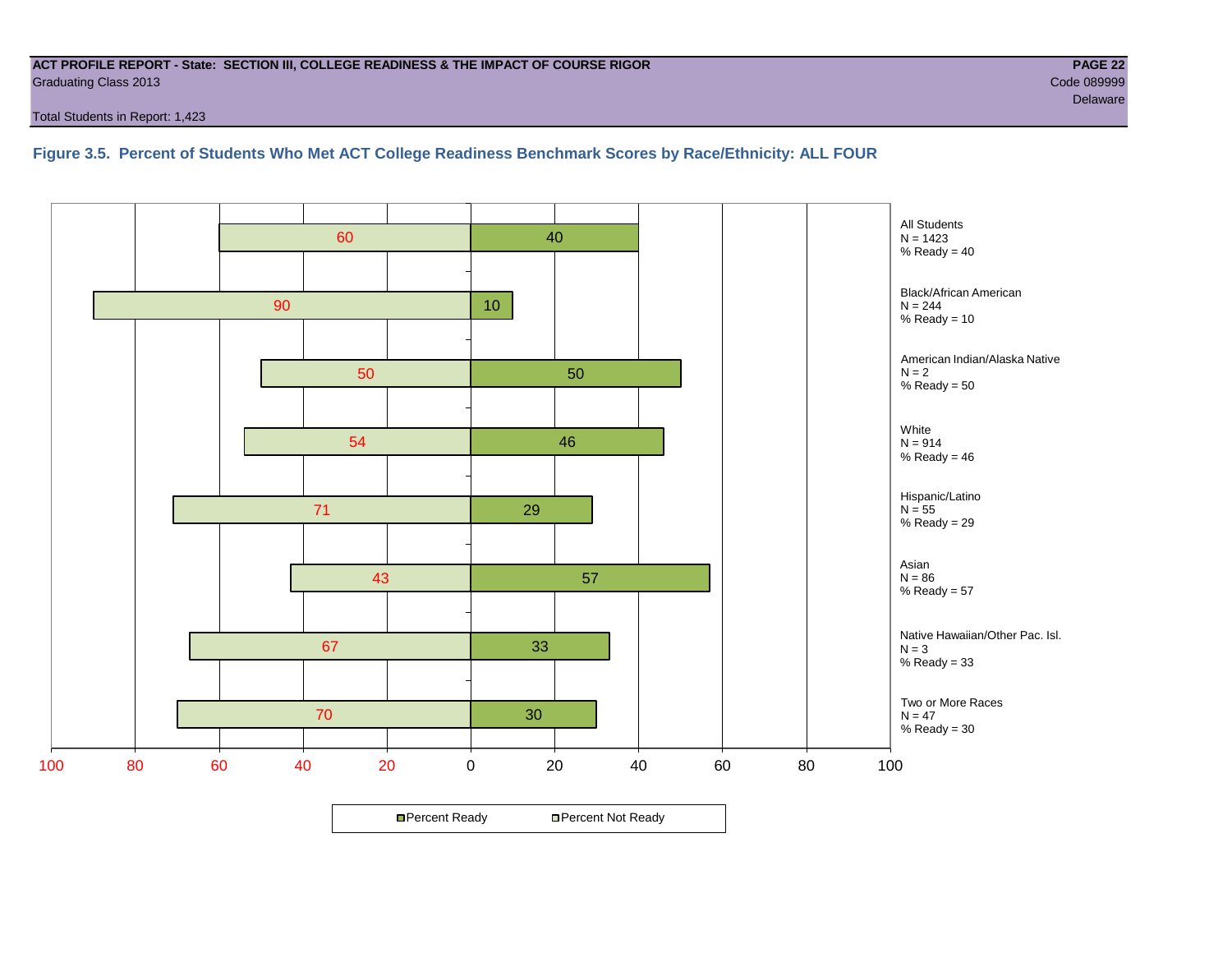#### **ACT PROFILE REPORT - State: SECTION III, COLLEGE READINESS & THE IMPACT OF COURSE RIGOR PAGE 23** Graduating Class 2013 Code 089999

Total Students in Report: 1,423

**Table 3.1. Average ACT Scores and Average ACT Score Changes by Common Course Patterns**

| <b>Course Pattern</b>                            |       |                | <b>All Students</b> |                     | <b>Males</b>   |                |            |                       |                |                | <b>Females</b> |                        |
|--------------------------------------------------|-------|----------------|---------------------|---------------------|----------------|----------------|------------|-----------------------|----------------|----------------|----------------|------------------------|
|                                                  |       |                | <b>ACT</b>          | <b>Course Value</b> |                |                | <b>ACT</b> | <b>Course Value</b>   |                |                | <b>ACT</b>     | <b>Course Value</b>    |
| <b>ENGLISH COURSE PATTERN</b>                    | N.    | Percent        | English             | Added <sup>1</sup>  | N              | Percent        | English    | Added <sup>1</sup>    | $\mathsf{N}$   | Percent        | English        | A d d e d <sup>1</sup> |
| Eng 9, Eng 10, Eng 11, Eng 12, & Other English   | 276   | 19             | 23.5                | 4.9                 | 122            | 18             | 23.3       | 6.9                   | 154            | 20             | 23.7           | 3.0                    |
| Eng 9, Eng 10, Eng 11, Eng 12                    | 1,119 | 79             | 22.2                | 3.6                 | 531            | 80             | 22.5       | 6.1                   | 588            | 78             | 22.0           | 1.3                    |
| Less than 4 years of English                     | 17    | $\mathbf 1$    | 18.6                |                     | 8              | $\overline{1}$ | 16.4       | $\overline{a}$        | 9              | $\overline{1}$ | 20.7           |                        |
| Zero years / no English courses reported         | 11    | -1             | 22.4                |                     | $\overline{4}$ | $\mathbf{1}$   | 20.3       |                       | $\overline{7}$ | $\overline{1}$ | 23.6           |                        |
|                                                  |       |                | <b>ACT</b>          | <b>Course Value</b> |                |                | <b>ACT</b> | <b>Course Value</b>   |                |                | <b>ACT</b>     | <b>Course Value</b>    |
| <b>MATHEMATICS COURSE PATTERN</b>                | N.    | Percent        | Math                | Added               | N.             | Percent        | Math       | $A$ dded <sup>1</sup> | N              | Percent        | Math           | $A$ dded <sup>1</sup>  |
| Alg 1, Alg 2, Geom, Trig, & Calc                 | 135   | 9              | 24.8                | 6.4                 | 53             | 8              | 26.0       | 8.0                   | 82             | 11             | 24.0           | 5.5                    |
| Alg 1, Alg 2, Geom, Trig, & Other Adv Math       | 135   | 9              | 20.6                | 2.2                 | 55             | 8              | 21.0       | 3.0                   | 80             | 11             | 20.4           | 1.9                    |
| Alg 1, Alg 2, Geom, & Trig                       | 82    | 6              | 19.9                | 1.5                 | 32             | 5              | 20.7       | 2.7                   | 50             | $\overline{7}$ | 19.4           | 0.9                    |
| Alg 1, Alg 2, Geom, & Other Adv Math             | 166   | 12             | 18.8                | 0.4                 | 65             | 10             | 19.3       | 1.3                   | 101            | 13             | 18.5           | 0.0                    |
| Other comb of 4 or more years of Math            | 719   | 51             | 25.0                | 6.6                 | 389            | 58             | 25.8       | 7.8                   | 330            | 44             | 24.0           | 5.5                    |
| Alg 1, Alg 2, & Geom                             | 54    | $\overline{4}$ | 17.0                | $-1.4$              | 26             | $\overline{4}$ | 17.8       | $-0.2$                | 28             | $\overline{4}$ | 16.2           | $-2.3$                 |
| Other comb of 3 or 3.5 years of Math             | 76    | 5              | 21.2                | 2.8                 | 28             | $\overline{4}$ | 22.4       | 4.4                   | 48             | 6              | 20.5           | 2.0                    |
| Less than 3 years of Math                        | 43    | 3              | 18.4                |                     | 13             | 2              | 18.0       | $\overline{a}$        | 30             | 4              | 18.5           |                        |
| Zero years / no Math courses reported            | 13    | $\mathbf 1$    | 22.2                |                     | $\overline{4}$ | $\mathbf{1}$   | 22.3       |                       | 9              | 1              | 22.2           |                        |
|                                                  |       |                | <b>ACT</b>          | <b>Course Value</b> |                |                | <b>ACT</b> | <b>Course Value</b>   |                |                | <b>ACT</b>     | <b>Course Value</b>    |
| <b>I</b> SOCIAL SCIENCE COURSE PATTERN           | N     | Percent        | Reading             | Added               | N              | Percent        | Reading    | Added                 | N              | Percent        | Reading        | A d d e d <sup>1</sup> |
| US Hist, World Hist, Am Gov, & Other Hist        | 52    | 4              | 24.2                | $-0.6$              | 34             | 5              | 23.9       | $-2.4$                | 18             | 2              | 24.6           | 0.8                    |
| Other comb of 4 or more years Social Science     | 655   | 46             | 22.8                | $-2.0$              | 316            | 48             | 22.8       | $-3.5$                | 339            | 45             | 22.7           | $-1.1$                 |
| US Hist, World Hist, & Am Gov                    | 57    | 4              | 23.1                | $-1.7$              | 28             | $\overline{4}$ | 23.7       | $-2.6$                | 29             | $\overline{4}$ | 22.5           | $-1.3$                 |
| Other comb of 3 or 3.5 years of Social Science   | 409   | 29             | 23.4                | $-1.4$              | 186            | 28             | 23.5       | $-2.8$                | 223            | 29             | 23.3           | $-0.5$                 |
| Less than 3 years of Social Science              | 238   | 17             | 24.8                |                     | 97             | 15             | 26.3       | $\sim$                | 141            | 19             | 23.8           |                        |
| Zero years / no Social Science courses reported  | 12    | $\mathbf 1$    | 26.4                |                     | $\overline{4}$ | $\overline{1}$ | 24.8       | $\blacksquare$        | 8              | $\overline{1}$ | 27.3           | $\sim$                 |
|                                                  |       |                | <b>ACT</b>          | <b>Course Value</b> |                |                | <b>ACT</b> | <b>Course Value</b>   |                |                | <b>ACT</b>     | <b>Course Value</b>    |
| NATURAL SCIENCE COURSE PATTERN                   | N.    | Percent        | Science             | Added               | N              | Percent        | Science    | Added                 | N              | Percent        | Science        | A d d e d <sup>1</sup> |
| Gen Sci <sup>2</sup> , Bio, Chem, & Phys         | 925   | 65             | 23.2                | 5.4                 | 474            | 71             | 24.0       | 5.2                   | 451            | 59             | 22.3           | 5.0                    |
| Bio, Chem, Phys                                  | 163   | 11             | 24.1                | 6.3                 | 80             | 12             | 25.4       | 6.6                   | 83             | 11             | 22.9           | 5.6                    |
| Gen Sci <sup>2</sup> , Bio, Chem                 | 248   | 17             | 19.2                | 1.4                 | 79             | 12             | 18.8       | 0.0                   | 169            | 22             | 19.4           | 2.1                    |
| Other comb of 3 years of Natural Science         | 19    | $\mathbf 1$    | 21.0                | 3.2                 | 8              | $\overline{1}$ | 20.0       | 1.2                   | 11             | $\mathbf{1}$   | 21.7           | 4.4                    |
| Less than 3 years of Natural Science             | 56    | 4              | 17.8                |                     | 20             | 3              | 18.8       |                       | 36             | 5              | 17.3           |                        |
| Zero years / no Natural Science courses reported | 12    |                | 24.8                |                     | $\overline{4}$ | $\overline{1}$ | 25.0       |                       | 8              | 1              | 24.8           |                        |

<sup>1</sup>Course value added is defined as the average ACT score change compared to course sequences in which students took

less than four years of English or less than three years of Mathematics, Social Science or Natural Science.

<sup>2</sup>Includes General, Physical and Earth Sciences.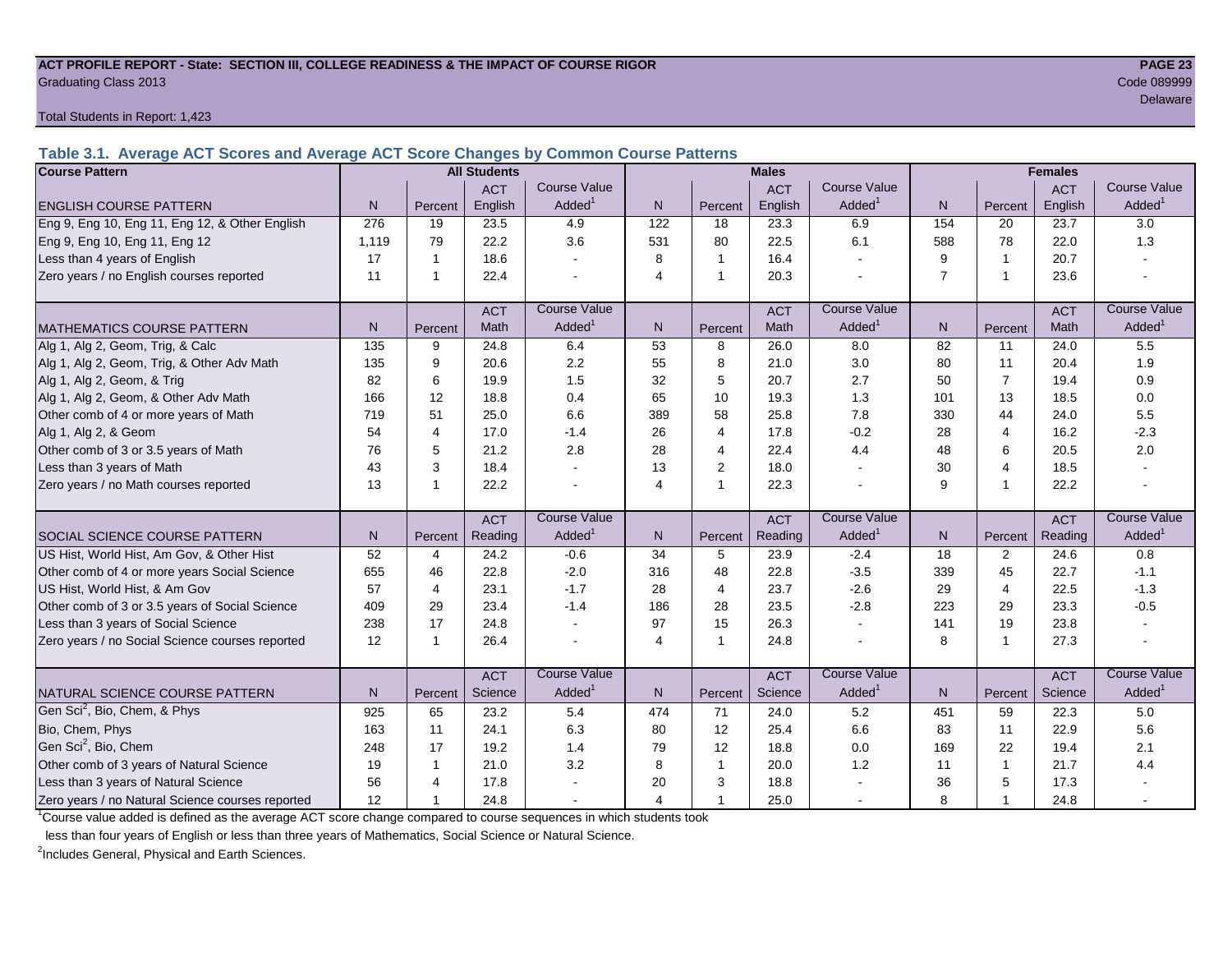#### ACT PROFILE REPORT - State: SECTION III, COLLEGE READINESS & THE IMPACT OF COURSE RIGOR **PAGE 24** Graduating Class 2013 Code 089999

delaware in the control of the control of the control of the control of the control of the control of the control of the control of the control of the control of the control of the control of the control of the control of

Total Students in Report: 1,423

#### **Table 3.2. College Readiness Percents by Common Course Patterns**

| <b>Course Pattern</b>                            |              |                       | <b>State</b> |                  | <b>National</b> |                       |         |                  |  |  |
|--------------------------------------------------|--------------|-----------------------|--------------|------------------|-----------------|-----------------------|---------|------------------|--|--|
|                                                  |              | <b>Percent Taking</b> | Avg ACT      | Percent Who Met  |                 | <b>Percent Taking</b> | Avg ACT | Percent Who Met  |  |  |
| <b>ENGLISH COURSE PATTERN</b>                    | $\mathsf{N}$ | Pattern               | English      | <b>Benchmark</b> | $\mathsf{N}$    | Pattern               | English | <b>Benchmark</b> |  |  |
| Eng 9, Eng 10, Eng 11, Eng 12, & Other English   | 276          | 19                    | 23.5         | 83               | 380,375         | 21                    | 21.6    | 73               |  |  |
| Eng 9, Eng 10, Eng 11, Eng 12                    | 1,119        | 79                    | 22.2         | 76               | 1,265,911       | 70                    | 20.3    | 65               |  |  |
| Less than 4 years of English                     | 17           | $\overline{1}$        | 18.6         | 59               | 84,048          | 5                     | 15.9    | 36               |  |  |
| Zero years / no English courses reported         | 11           | 1                     | 22.4         | 82               | 68,909          | $\overline{4}$        | 16.4    | 38               |  |  |
|                                                  |              |                       |              |                  |                 |                       |         |                  |  |  |
|                                                  |              | <b>Percent Taking</b> | Avg ACT      | Percent Who Met  |                 | <b>Percent Taking</b> | Avg ACT | Percent Who Met  |  |  |
| <b>MATHEMATICS COURSE PATTERN</b>                | N            | Pattern               | Math         | <b>Benchmark</b> | N               | Pattern               | Math    | <b>Benchmark</b> |  |  |
| Alg 1, Alg 2, Geom, Trig, & Calc                 | 135          | 9                     | 24.8         | 81               | 113,999         | 6                     | 23.8    | 68               |  |  |
| Alg 1, Alg 2, Geom, Trig, & Other Adv Math       | 135          | 9                     | 20.6         | 46               | 155,095         | 9                     | 21.9    | 56               |  |  |
| Alg 1, Alg 2, Geom, & Trig                       | 82           | 6                     | 19.9         | 34               | 119,993         | 7                     | 19.4    | 32               |  |  |
| Alg 1, Alg 2, Geom, & Other Adv Math             | 166          | 12                    | 18.8         | 28               | 336,291         | 19                    | 19.6    | 32               |  |  |
| Other comb of 4 or more years of Math            | 719          | 51                    | 25.0         | 74               | 610,720         | 34                    | 23.6    | 65               |  |  |
| Alg 1, Alg 2, & Geom                             | 54           | $\overline{4}$        | 17.0         | 11               | 223,733         | 12                    | 17.2    | 11               |  |  |
| Other comb of 3 or 3.5 years of Math             | 76           | 5                     | 21.2         | 51               | 88,866          | 5                     | 19.7    | 34               |  |  |
| Less than 3 years of Math                        | 43           | 3                     | 18.4         | 28               | 77,906          | 4                     | 16.3    | $\overline{7}$   |  |  |
| Zero years / no Math courses reported            | 13           | 1                     | 22.2         | 62               | 72,640          | 4                     | 17.9    | 20               |  |  |
|                                                  |              |                       |              |                  |                 |                       |         |                  |  |  |
|                                                  |              | <b>Percent Taking</b> | Avg ACT      | Percent Who Met  |                 | <b>Percent Taking</b> | Avg ACT | Percent Who Met  |  |  |
| <b>SOCIAL SCIENCE COURSE PATTERN</b>             | N            | Pattern               | Reading      | <b>Benchmark</b> | N               | Pattern               | Reading | <b>Benchmark</b> |  |  |
| US Hist, World Hist, Am Gov, & Other Hist        | 52           | 4                     | 24.2         | 67               | 50,989          | 3                     | 22.2    | 51               |  |  |
| Other comb of 4 or more years Social Science     | 655          | 46                    | 22.8         | 55               | 908,394         | 50                    | 22.0    | 50               |  |  |
| US Hist, World Hist, & Am Gov                    | 57           | 4                     | 23.1         | 56               | 106,021         | 6                     | 19.5    | 34               |  |  |
| Other comb of 3 or 3.5 years of Social Science   | 409          | 29                    | 23.4         | 57               | 489,586         | 27                    | 21.0    | 43               |  |  |
| Less than 3 years of Social Science              | 238          | 17                    | 24.8         | 68               | 171,617         | 10                    | 19.1    | 32               |  |  |
| Zero years / no Social Science courses reported  | 12           | 1                     | 26.4         | 75               | 72,636          | $\overline{4}$        | 17.7    | 25               |  |  |
|                                                  |              |                       |              |                  |                 |                       |         |                  |  |  |
|                                                  |              | <b>Percent Taking</b> | Avg ACT      | Percent Who Met  |                 | <b>Percent Taking</b> | Avg ACT | Percent Who Met  |  |  |
| NATURAL SCIENCE COURSE PATTERN                   | N            | Pattern               | Science      | <b>Benchmark</b> | N.              | Pattern               | Science | <b>Benchmark</b> |  |  |
| Gen Sci <sup>1</sup> , Bio, Chem, & Phys         | 925          | 65                    | 23.2         | 55               | 767,293         | 43                    | 21.9    | 46               |  |  |
| Bio, Chem, Phys                                  | 163          | 11                    | 24.1         | 63               | 183,685         | 10                    | 23.0    | 54               |  |  |
| Gen Sci <sup>1</sup> , Bio, Chem                 | 248          | 17                    | 19.2         | 25               | 504,165         | 28                    | 19.9    | 28               |  |  |
| Other comb of 3 years of Natural Science         | 19           | 1                     | 21.0         | 32               | 51,822          | 3                     | 19.1    | 25               |  |  |
| Less than 3 years of Natural Science             | 56           | 4                     | 17.8         | 16               | 218,267         | 12                    | 18.0    | 17               |  |  |
| Zero years / no Natural Science courses reported | 12           | $\mathbf{1}$          | 24.8         | 75               | 74,011          | $\overline{4}$        | 17.8    | 18               |  |  |

<sup>1</sup>Includes General, Physical and Earth Sciences.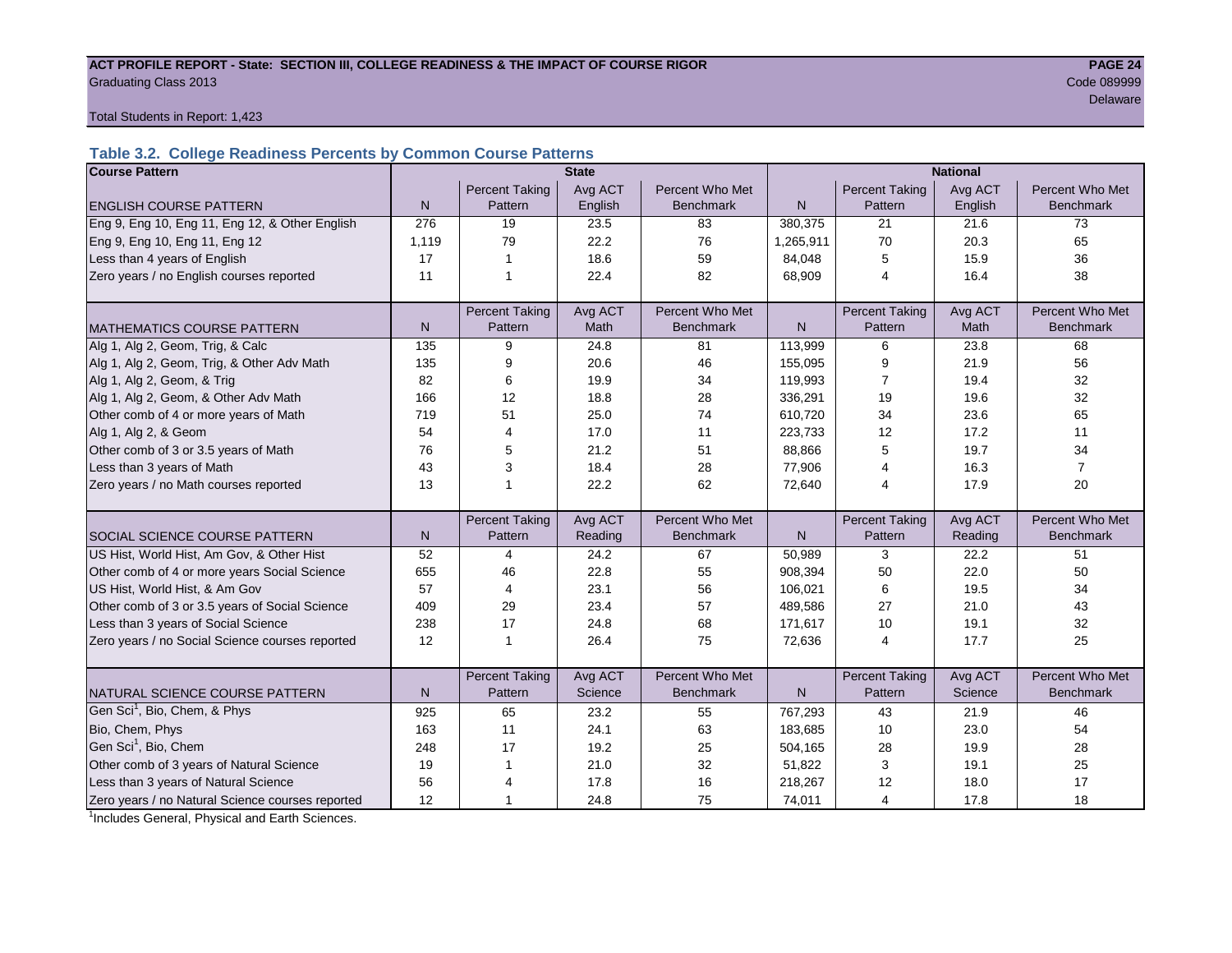Total Students in Report: 1,423

# Section IV Career and Educational Aspirations

Beginning with the Graduating Class of 2013, all students whose scores are college reportable, both standard and extended time tests, are now included. Also beginning with the 2013 Graduating Class data, College Readiness Benchmarks for Reading and Science were updated to reflect the most recent college coursework research.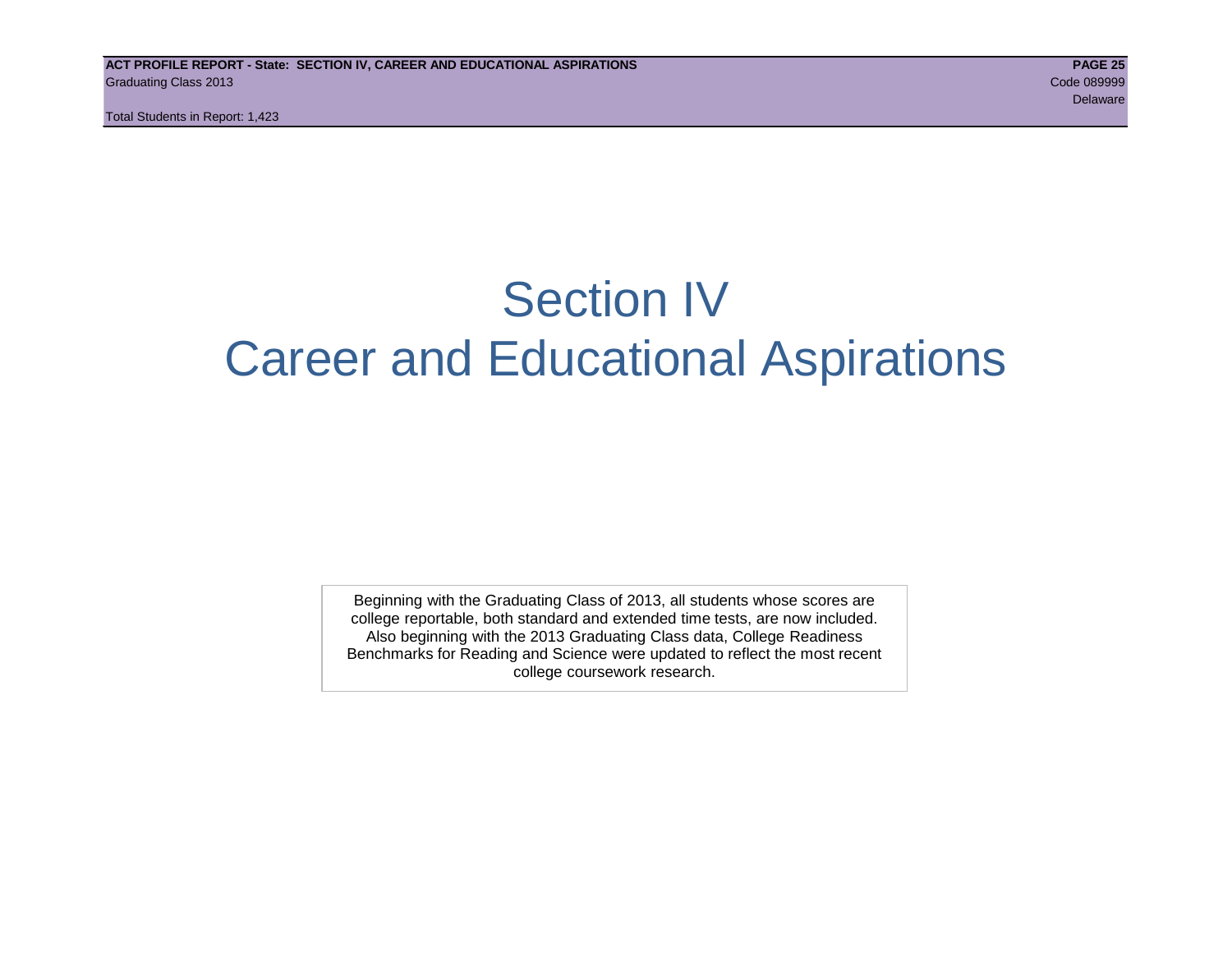#### **ACT PROFILE REPORT - State: SECTION IV, CAREER AND EDUCATIONAL ASPIRATIONS PAGE 26** Graduating Class 2013 Code 089999

### delaware in the control of the control of the control of the control of the control of the Delaware Delaware i

#### Total Students in Report: 1,423

**Table 4.1. Distribution of Planned Educational Majors for All Students by College Plans**

|                                              |                | <b>All Students</b>  |         |                | Plan on 2 Years or Less of College |         | Plan on 4 Years or More of College |                      |         |  |
|----------------------------------------------|----------------|----------------------|---------|----------------|------------------------------------|---------|------------------------------------|----------------------|---------|--|
|                                              |                |                      | Avg ACT |                |                                    | Avg ACT |                                    |                      | Avg ACT |  |
| <b>Planned Educational Major</b>             | N <sup>1</sup> | Percent <sup>2</sup> | Comp    | N <sub>1</sub> | Percent <sup>2</sup>               | Comp    | N.                                 | Percent <sup>2</sup> | Comp    |  |
| Agriculture & Natural Resources Conservation | 18             |                      | 21.6    | $\Omega$       | $\Omega$                           |         | 17                                 |                      | 21.0    |  |
| Architecture                                 |                |                      | 22.9    | 0              | $\Omega$                           |         | 6                                  | 0                    | 22.2    |  |
| Area, Ethnic, & Multidisciplinary Studies    |                |                      | 32.0    | 0              | ∩                                  |         |                                    |                      | 32.0    |  |
| Arts: Visual & Performing                    | 58             |                      | 21.6    | 0              | $\Omega$                           |         | 53                                 |                      | 21.7    |  |
| <b>Business</b>                              | 153            | 11                   | 21.9    | 0              | 0                                  |         | 135                                | 11                   | 21.8    |  |
| Communications                               | 52             | 4                    | 22.0    | 0              | $\Omega$                           |         | 47                                 | 4                    | 21.9    |  |
| Community, Family, & Personal Services       | 16             |                      | 18.8    | 0              | $\Omega$                           |         | 15                                 |                      | 19.2    |  |
| <b>Computer Science &amp; Mathematics</b>    | 34             |                      | 25.2    |                | 14                                 | 15.0    | 32                                 |                      | 25.3    |  |
| Education                                    | 76             | 5                    | 19.7    | $\Omega$       | $\Omega$                           |         | 69                                 | 6                    | 19.6    |  |
| Engineering                                  | 177            | 12                   | 26.6    | 0              | $\Omega$                           |         | 162                                | 13                   | 26.4    |  |
| Engineering Technology & Drafting            | 10             |                      | 17.2    | 1              | 14                                 | 11.0    | 8                                  | 1                    | 17.6    |  |
| English & Foreign Languages                  | 19             |                      | 25.8    | $\Omega$       | $\Omega$                           |         | 16                                 |                      | 25.5    |  |
| Health Administration & Assisting            | 14             |                      | 18.2    | 0              | ∩                                  |         | 13                                 |                      | 17.9    |  |
| Health Sciences & Technologies               | 254            | 18                   | 21.9    | 0              | $\Omega$                           |         | 232                                | 19                   | 21.9    |  |
| Philosophy, Religion, & Theology             | 10             |                      | 22.1    | 0              | 0                                  |         | 8                                  |                      | 21.5    |  |
| Repair, Production, & Construction           | $\overline{2}$ | $\Omega$             | 17.5    | 1              | 14                                 | 18.0    | $\overline{ }$                     | $\Omega$             | 17.0    |  |
| Sciences: Biological & Physical              | 131            | 9                    | 23.8    |                | 14                                 | 14.0    | 120                                | 10                   | 24.0    |  |
| Social Sciences & Law                        | 146            | 10                   | 22.2    | $\overline{2}$ | 29                                 | 14.5    | 124                                | 10                   | 22.3    |  |
| Undecided                                    | 236            | 17                   | 23.6    |                | 14                                 | 29.0    | 177                                | 14                   | 23.1    |  |
| No Response                                  | 9              |                      | 21.7    | $\Omega$       | 0                                  |         | $\overline{4}$                     | 0                    | 22.5    |  |

1 2-Year and 4-Year "N" counts do not reflect "Missing" and "Other" college plans, therefore they may not add up to the N count for All Students.

<sup>2</sup> Percent of students tested within College Plan groups (All Students, 2-Year, 4-Year).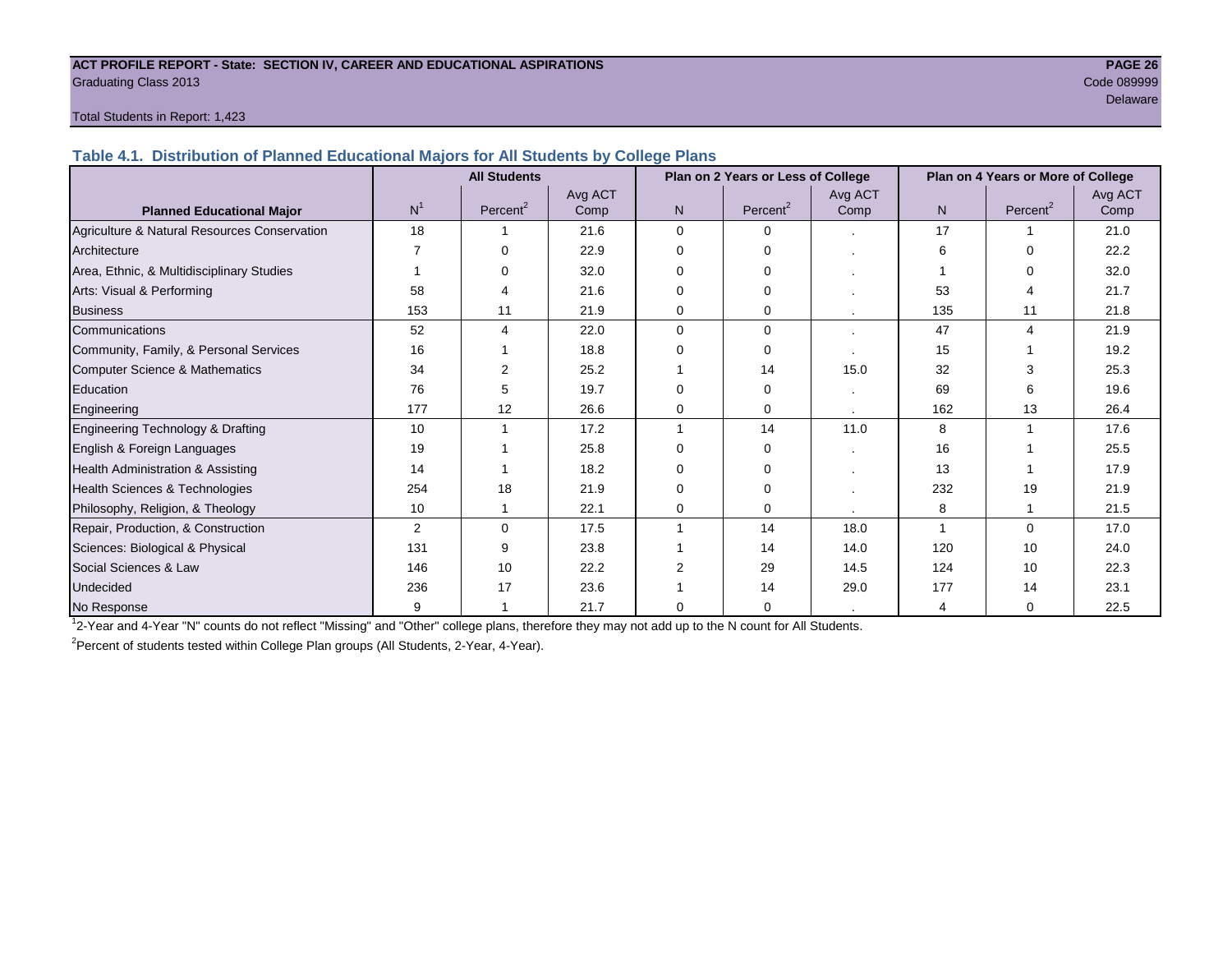#### **ACT PROFILE REPORT - State: SECTION IV, CAREER AND EDUCATIONAL ASPIRATIONS PAGE 27** Graduating Class 2013 Code 089999

#### Total Students in Report: 1,423

### **Table 4.2. Average ACT Composite Scores for Racial/Ethnic Groups by Post-Secondary Educational Aspirations**

| <b>Educational Degree</b> | <b>All Racial/Ethnic Groups</b><br><b>Combined</b> |         | <b>Black/African American</b> |         |   | American Indian/ Alaska Native |     | White   | Hispanic/Latino |         |  |
|---------------------------|----------------------------------------------------|---------|-------------------------------|---------|---|--------------------------------|-----|---------|-----------------|---------|--|
| <b>Aspirations</b>        | N                                                  | Average | IN.                           | Average | N | Average                        | N   | Average | N               | Average |  |
| Voc-Tech                  |                                                    | 25.0    |                               |         |   |                                |     | 25.0    |                 |         |  |
| 2-yr College Degree       |                                                    | 13.2    |                               | 13.0    |   |                                |     | 14.0    |                 |         |  |
| <b>Bachelors Degree</b>   | 500                                                | 20.6    | 93                            | 15.3    |   | 14.0                           | 332 | 22.2    | 21              | 19.1    |  |
| <b>Graduate Study</b>     | 375                                                | 24.0    | 60                            | 19.0    |   | 34.0                           | 270 | 24.9    |                 | 22.1    |  |
| Prof. Level Degree        | 365                                                | 24.5    | 69                            | 19.7    |   |                                | 196 | 25.5    | 20              | 22.8    |  |
| Other                     | 16                                                 | 21.3    |                               | 12.3    |   |                                |     | 22.2    |                 |         |  |
| No Response               | 160                                                | 24.2    | 15                            | 17.8    |   |                                | 104 | 25.1    |                 | 26.0    |  |

| <b>Educational Degree</b> | <b>All Racial/Ethnic Groups</b><br><b>Combined</b> |                                          | Asian |      |               | Native Hawaiian/<br><b>Other Pacific Islander</b> |    | Two or more races | Prefer not to respond/<br><b>No Response</b> |      |  |
|---------------------------|----------------------------------------------------|------------------------------------------|-------|------|---------------|---------------------------------------------------|----|-------------------|----------------------------------------------|------|--|
| <b>Aspirations</b>        | N                                                  | N<br>Average<br>Average<br>Average<br>N. |       |      | N.<br>Average |                                                   | N  | Average           |                                              |      |  |
| Voc-Tech                  |                                                    | 25.0                                     |       |      |               |                                                   |    |                   |                                              |      |  |
| 2-yr College Degree       |                                                    | 13.2                                     |       |      |               |                                                   |    |                   |                                              |      |  |
| Bachelors Degree          | 500                                                | 20.6                                     |       | 24.5 |               | 16.0                                              | 28 | 20.0              | 13                                           | 17.6 |  |
| Graduate Study            | 375                                                | 24.0                                     | 18    | 27.4 |               | 27.0                                              |    | 25.7              |                                              | 22.3 |  |
| Prof. Level Degree        | 365                                                | 24.5                                     | 42    | 26.9 |               |                                                   | 10 | 24.8              | 28                                           | 27.5 |  |
| Other                     | 16                                                 | 21.3                                     |       |      |               |                                                   |    | 28.0              |                                              | 25.0 |  |
| No Response               | 160                                                | 24.2                                     | 15    | 25.2 |               | 12.0                                              |    | 24.0              | 20                                           | 24.2 |  |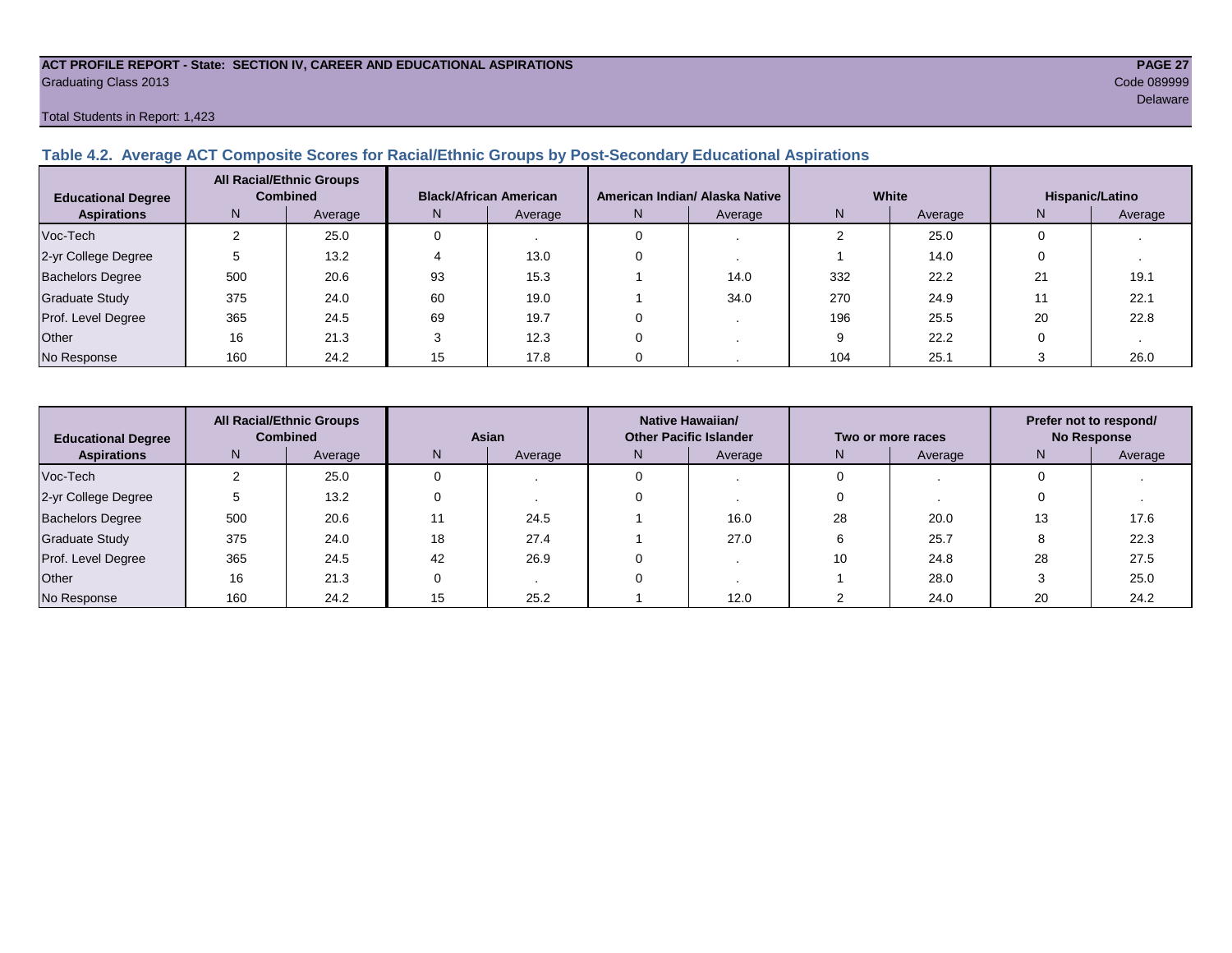### **ACT PROFILE REPORT - State: SECTION IV, CAREER AND EDUCATIONAL ASPIRATIONS PAGE 28** Graduating Class 2013 Code 089999

#### Total Students in Report: 1,423

#### **Table 4.3. Students' Score Report Preferences at Time of Testing**

|                                             |                      |                           |                | <b>Percent of Students in</b> |                |                                           |                 |           |                 |                 |                |
|---------------------------------------------|----------------------|---------------------------|----------------|-------------------------------|----------------|-------------------------------------------|-----------------|-----------|-----------------|-----------------|----------------|
|                                             |                      | <b>Number of Students</b> |                |                               |                | <b>College Readiness Standards Ranges</b> |                 |           |                 |                 |                |
|                                             |                      |                           |                | 2nd-6th                       |                |                                           |                 |           |                 |                 |                |
| Name                                        | <b>State</b>         | <b>Total</b>              | 1st Choice     | Choice                        | $01 - 12$      | $13 - 15$                                 | $16 - 19$       | $20 - 23$ | 24-27           | 28-32           | 33-36          |
| UNIVERSITY OF DELAWARE                      | Delaware             | 378                       | 207            | 171                           | $\mathbf 1$    | 4                                         | 18              | 31        | 28              | 18              | 2              |
| DELAWARE STATE UNIVERSITY                   | Delaware             | 73                        | 26             | 47                            | 11             | 32                                        | 33              | 16        | 8               | $\Omega$        | $\Omega$       |
| UNIVERSITY OF MARYLAND COLLEGE PARK         | Maryland             | 51                        | 13             | 38                            | $\overline{2}$ | 4                                         | 10              | 20        | 29              | 33              | 2              |
| WEST CHESTER UNIVERSITY OF PENNSYLVANIA     | Pennsylvania         | 45                        | 11             | 34                            | $\overline{2}$ | $\overline{2}$                            | 38              | 40        | 16              | $\overline{2}$  | $\Omega$       |
| <b>TEMPLE UNIVERSITY</b>                    | Pennsylvania         | 39                        | 12             | 27                            | 3              | 15                                        | 26              | 28        | 23              | 5               | $\Omega$       |
| <b>DREXEL UNIVERSITY</b>                    | Pennsylvania         | 37                        | $\overline{4}$ | 33                            | $\Omega$       | 3                                         | 16              | 38        | 22              | 19              | 3              |
| PENN STATE-UNIVERSITY PARK CAMPUS           | Pennsylvania         | 37                        | $\overline{7}$ | 30                            | $\Omega$       | 3                                         | 8               | 19        | 41              | 22              | 8              |
| <b>JAMES MADISON UNIVERSITY</b>             | Virginia             | 34                        | 4              | 30                            | $\Omega$       | 3                                         | 21              | 26        | 32              | 18              | $\Omega$       |
| <b>WEST VIRGINIA UNIVERSITY</b>             | West Virginia        | 29                        | 10             | 19                            | $\Omega$       | $\overline{7}$                            | 31              | 45        | 14              | 3               | 0              |
| <b>TOWSON UNIVERSITY</b>                    | Maryland             | 26                        | 12             | 14                            | $\overline{4}$ | $\overline{4}$                            | 35              | 38        | 12              | 8               | 0              |
| UNIVERSITY OF PITTSBURGH                    | Pennsylvania         | 26                        | 5              | 21                            | $\overline{0}$ | 4                                         | $\overline{4}$  | 23        | 35              | $\overline{31}$ | 4              |
| <b>WILMINGTON COLLEGE</b>                   | Delaware             | 26                        | 4              | 22                            | 4              | 27                                        | 19              | 38        | 8               | $\overline{4}$  | $\Omega$       |
| <b>BOSTON UNIVERSITY</b>                    | <b>Massachusetts</b> | 25                        | $\overline{7}$ | 18                            | $\Omega$       | $\mathbf 0$                               | 4               | 24        | 40              | 28              | 4              |
| DELAWARE TECH & COMM COLL-STANTON/WILM      | Delaware             | 24                        | 5              | 19                            | 13             | 17                                        | 29              | 25        | 17              | $\Omega$        | $\Omega$       |
| <b>SALISBURY UNIVERSITY</b>                 | Maryland             | 24                        | 5              | 19                            | $\Omega$       | 21                                        | 25              | 33        | 17              | 4               | $\Omega$       |
| YORK COLLEGE OF PENNSYLVANIA                | Pennsylvania         | 24                        | $\overline{3}$ | 21                            | $\overline{0}$ | $\overline{4}$                            | 25              | 50        | 21              | $\overline{0}$  | $\Omega$       |
| UNIVERSITY OF PENNSYLVANIA                  | Pennsylvania         | 23                        | 5              | 18                            | $\Omega$       | $\overline{4}$                            | 13              | 22        | 26              | 35              | $\Omega$       |
| <b>NCAA ELIGIBILITY CENTER</b>              | Indiana              | 22                        | 15             | $\overline{7}$                | 5              | 18                                        | 18              | 23        | 23              | 14              | $\Omega$       |
| <b>NEW YORK UNIVERSITY</b>                  | <b>New York</b>      | 21                        | 6              | 15                            | $\overline{0}$ | 10                                        | 5               | 14        | 33              | 29              | 10             |
| <b>VIRGINIA TECH</b>                        | Virginia             | 21                        | 6              | 15                            | $\Omega$       | $\overline{0}$                            | 5               | 33        | 38              | 24              | $\Omega$       |
| <b>WESLEY COLLEGE</b>                       | Delaware             | 21                        | 3              | 18                            | 10             | 19                                        | 38              | 14        | 19              | $\mathbf 0$     | $\Omega$       |
| <b>LIBERTY UNIVERSITY</b>                   | Virginia             | 20                        | 8              | 12                            | $\mathbf 0$    | 10                                        | 25              | 25        | 40              | 0               | $\Omega$       |
| <b>NEUMANN UNIVERSITY</b>                   | Pennsylvania         | 20                        | 6              | 14                            | 20             | 15                                        | 30              | 30        | 5               | $\Omega$        | $\Omega$       |
| SAINT JOSEPH'S UNIVERSITY                   | Pennsylvania         | 19                        | $\overline{2}$ | 17                            | $\mathbf 0$    | $\mathbf 0$                               | 11              | 53        | 26              | 11              | $\Omega$       |
| UNIV OF SOUTH CAROLINA-COLUMBIA             | South Carolina       | 18                        | 4              | 14                            | $\mathbf 0$    | 0                                         | 11              | 22        | 50              | 17              | $\Omega$       |
| UNIVERSITY OF VIRGINIA                      | Virginia             | 18                        | 3              | 15                            | $\Omega$       | 6                                         | 6               | 28        | 6               | 44              | 11             |
| <b>CORNELL UNIVERSITY</b>                   | New York             | 17                        | 4              | 13                            | $\Omega$       | $\Omega$                                  | 6               | 12        | 18              | 47              | 18             |
| <b>VILLANOVA UNIVERSITY</b><br>Pennsylvania |                      | 17                        |                | 16                            | $\overline{0}$ | $\overline{0}$                            | 6               | 29        | 41              | 18              | 6              |
| LINCOLN UNIVERSITY OF PA<br>Pennsylvania    |                      | 16                        | 4              | 12                            | 31             | 31                                        | 25              | 13        | $\Omega$        | $\Omega$        | $\Omega$       |
| <b>IMMACULATA UNIVERSITY</b>                | Pennsylvania         | 14                        | 3              | 11                            | $\overline{7}$ | $\overline{7}$                            | 21              | 43        | 21              | $\mathbf 0$     | $\Omega$       |
| All Other Institutions                      |                      | 1,132                     | 274            | 858                           | $\overline{3}$ | 11                                        | 17              | 25        | 23              | 19              | $\overline{3}$ |
| Total                                       |                      | 2,297                     | 679            | 1,618                         | 3              | 9                                         | $\overline{18}$ | 27        | $\overline{24}$ | 17              | 3              |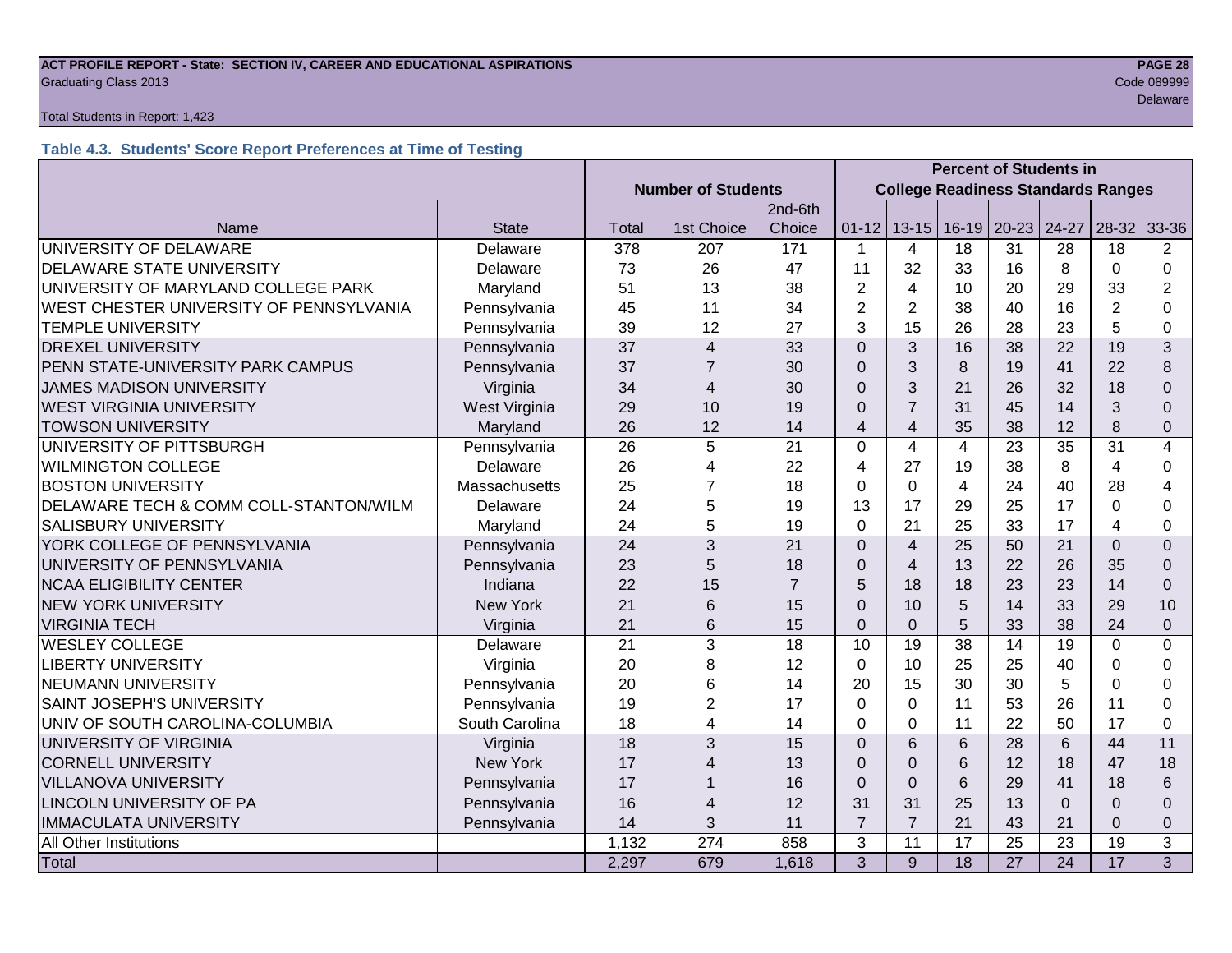Total Students in Report: 1,423

# Section V Optional Writing Test Results

Beginning with the Graduating Class of 2013, all students whose scores are college reportable, both standard and extended time tests, are now included. Also beginning with the 2013 Graduating Class data, College Readiness Benchmarks for Reading and Science were updated to reflect the most recent college coursework research.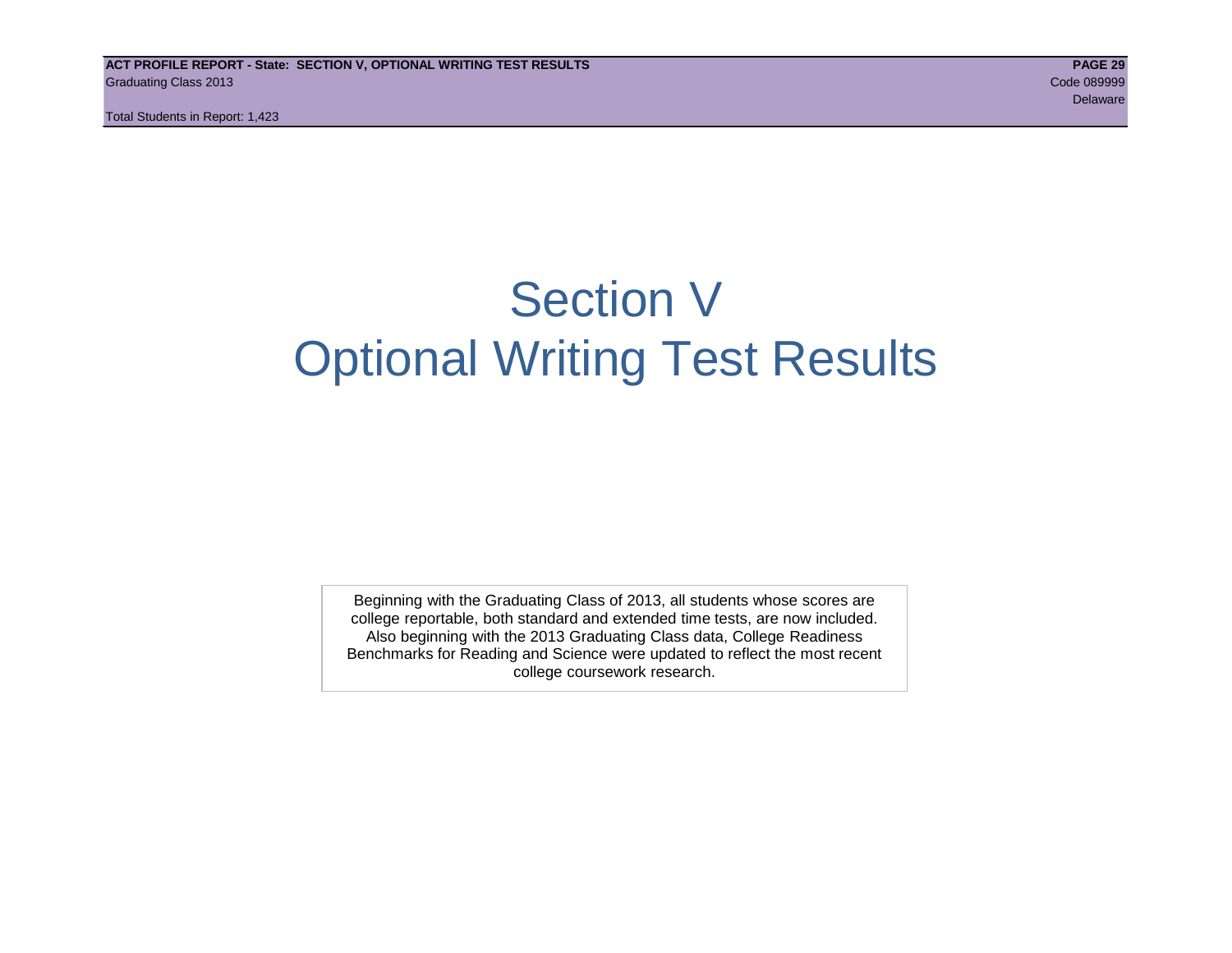#### **ACT PROFILE REPORT - State: SECTION V, OPTIONAL WRITING TEST RESULTS PAGE 30** Graduating Class 2013 Code 089999

#### Total Students in Report: 1,423

delaware in the control of the control of the control of the control of the control of the control of the control of the control of the control of the control of the control of the control of the control of the control of

| Table 5.1. Average ACT English and Writing Scores by Race/Ethnicity and Gender for students who took ACT Writing |              |                 |                           |                |              |                 |                                 |                 |  |  |
|------------------------------------------------------------------------------------------------------------------|--------------|-----------------|---------------------------|----------------|--------------|-----------------|---------------------------------|-----------------|--|--|
|                                                                                                                  |              |                 | <b>Average ACT Scores</b> |                |              |                 |                                 |                 |  |  |
|                                                                                                                  |              | N               |                           | <b>English</b> |              | <b>Essay</b>    | <b>English/Writing Combined</b> |                 |  |  |
|                                                                                                                  | <b>State</b> | <b>National</b> | <b>State</b>              | National       | <b>State</b> | <b>National</b> | <b>State</b>                    | <b>National</b> |  |  |
| <b>All Students</b>                                                                                              | 1,161        | 942,769         | 23.2                      | 21.3           | 7.4          | 7.0             | 22.3                            | 20.5            |  |  |
| Black/African American                                                                                           | 180          | 114,751         | 17.0                      | 16.3           | 6.5          | 6.1             | 16.9                            | 16.0            |  |  |
| American Indian/Alaska Native                                                                                    |              | 6.031           | 16.0                      | 16.8           | 6.0          | 6.1             | 16.0                            | 16.4            |  |  |
| White                                                                                                            | 756          | 518.407         | 24.3                      | 22.9           | 7.6          | 7.2             | 23.3                            | 21.9            |  |  |
| Hispanic/Latino                                                                                                  | 45           | 151.504         | 21.2                      | 18.6           | 7.5          | 6.8             | 21.0                            | 18.3            |  |  |
| Asian                                                                                                            | 80           | 54,580          | 26.9                      | 23.5           | 7.9          | 7.6             | 25.5                            | 22.7            |  |  |
| Native Hawaiian/Other Pac. Isl.                                                                                  |              | 2,812           | 21.5                      | 19.5           | 8.0          | 6.9             | 22.0                            | 19.2            |  |  |
| I Two or more races                                                                                              | 35           | 35,355          | 22.4                      | 21.5           | 7.4          | 7.0             | 21.7                            | 20.6            |  |  |
| Prefer not/No Response                                                                                           | 62           | 59,329          | 25.0                      | 21.8           | 7.7          | 7.1             | 23.8                            | 20.9            |  |  |
| Males                                                                                                            | 534          | 423,104         | 23.3                      | 21.0           | 7.3          | 6.7             | 22.3                            | 20.1            |  |  |
| Females                                                                                                          | 627          | 513,945         | 23.1                      | 21.6           | 7.5          | 7.2             | 22.4                            | 20.9            |  |  |
| Missing                                                                                                          |              | 5,720           |                           | 16.6           |              | 6.3             |                                 | 16.5            |  |  |